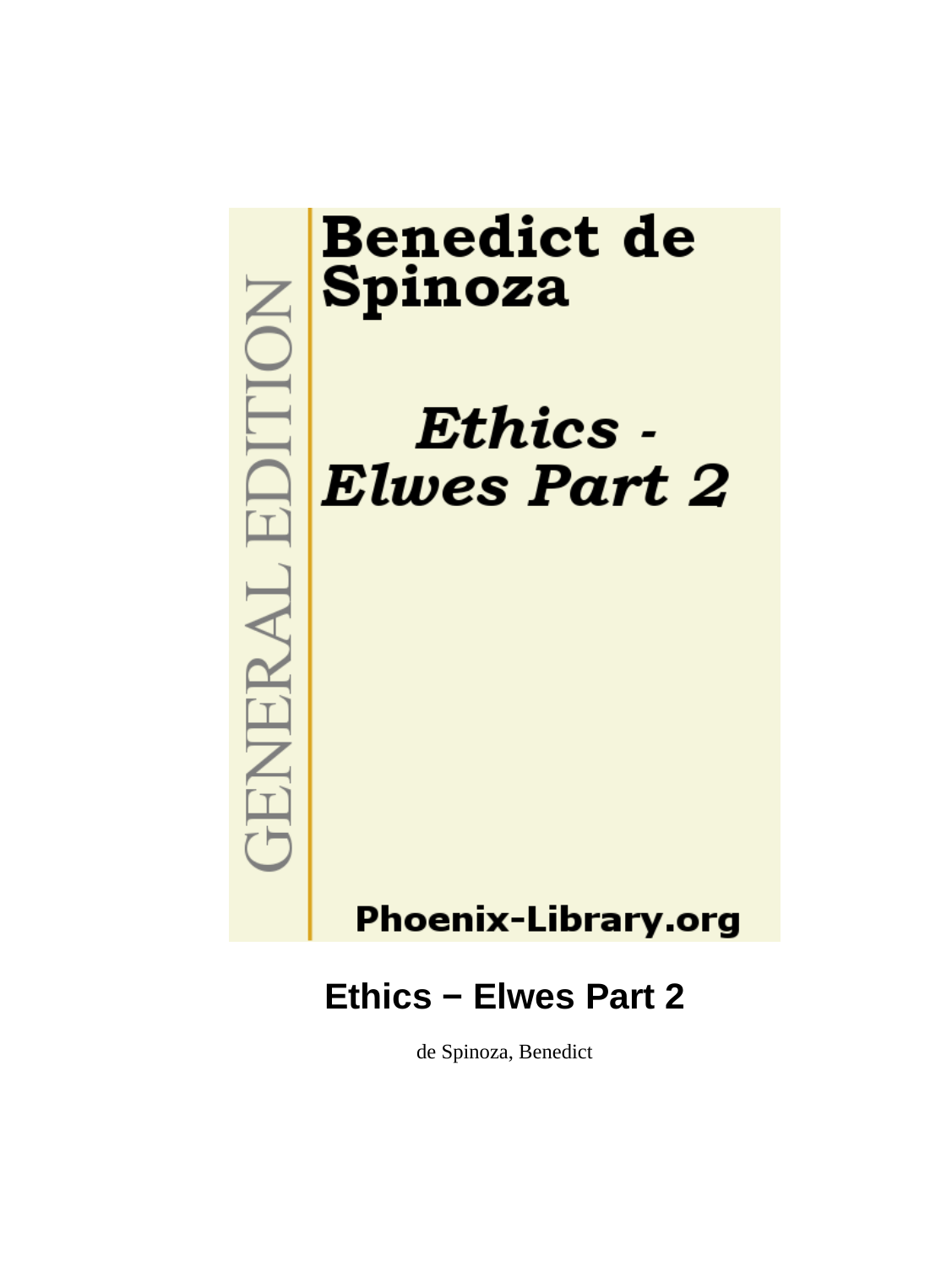[About Phoenix−Edition](#page-36-0) **[Copyright](#page-37-0)**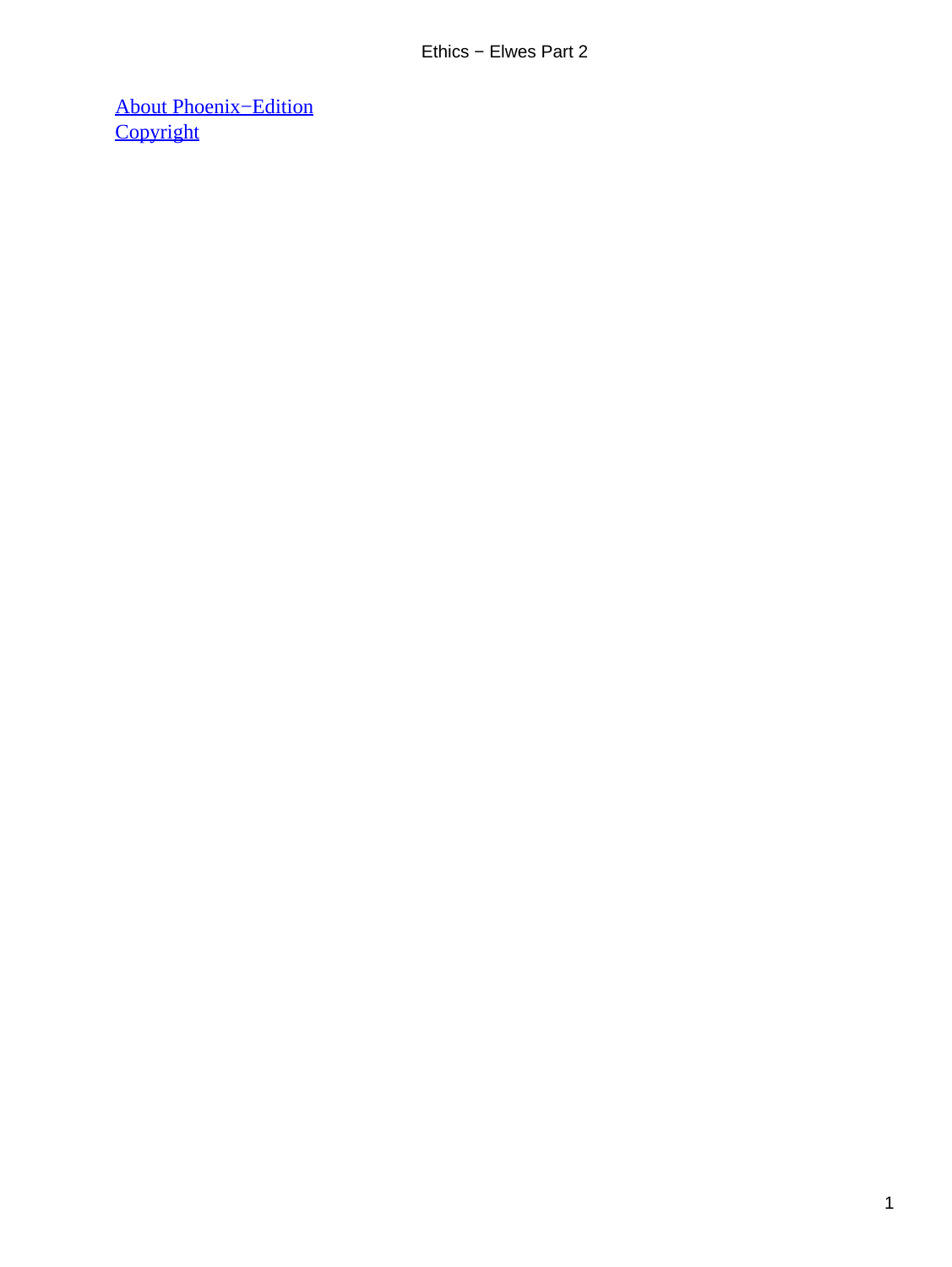*B*enedict de Spinoza, **THE ETHICS** (Ethica Ordine Geometrico Demonstrata)

Translated by R. H. M. Elwes

## Part II: **ON THE NATURE AND ORIGIN OF THE MIND**

**PREFACE I** now pass on to explaining the results, which must necessarily follow from the essence of God, or of the eternal and infinite being; not, indeed, all of them (for we proved in Part i., Prop. xvi., that an infinite number must follow in an infinite number of ways), but only those which are able to lead us, as it were by the hand, to the knowledge of the human mind and its highest blessedness.

**DEFINITIONS I.** By 'body' I mean a mode which expresses in a certain determinate manner the essence of God, in so far as he is considered as an extended thing. (See Pt. i., Prop. xxv. Cor.)

 II. I consider as belonging to the essence of a thing that, which being given, the thing is necessarily given also, and, which being removed, the thing is necessarily removed also; in other words, that without which the thing, and which itself without the thing, can neither be nor be conceived.

 III. By 'idea,' I mean the mental conception which is formed by the mind as a thinking thing.

 >>>>>Explanation – I say 'conception' rather than perception, because the word perception seems to imply that the mind is passive in respect to the object; whereas conception seems to express an activity of the mind.

 IV. By 'an adequate idea,' I mean an idea which, in so far as it is considered in itself, without relation to the object, has all the properties or intrinsic marks of a true idea.

 >>>>>Explanation – I say 'intrinsic,' in order to exclude that mark which is extrinsic, namely, the agreement between the idea and its object (ideatum).

V. 'Duration' is the indefinite continuance of existing.

 >>>>>Explanation – I say 'indefinite,' because it cannot be determined through the existence itself of the existing thing, or by its efficient cause, which necessarily gives the existence of the thing, but does not take it away.

VI. 'Reality' and 'perfection' I use as synonymous terms.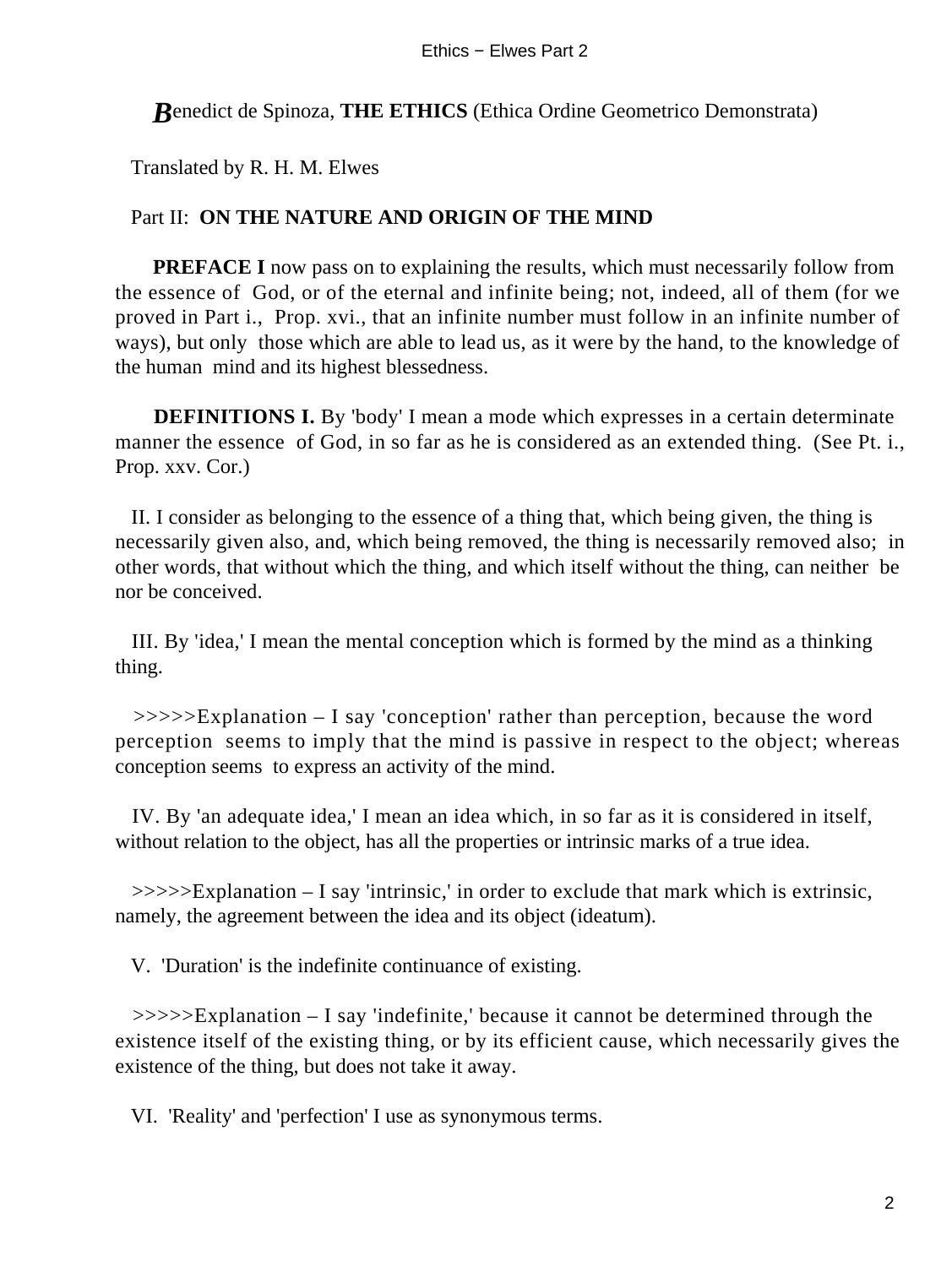VII. By 'particular things,' I mean things which are finite and have a conditioned existence; but if several individual things concur in one action, so as to be all simultaneously the effect of one cause, I consider them all, so far, as one particular thing.

**AXIOMS I.** The essence of man does not involve necessary existence, that is, it may, in the order of nature, come to pass that this or that man does or does not exist.

II. Man thinks.

 III. Modes of thinking, such as love, desire, or any other of the passions, do not take place, unless there be in the same individual an idea of the thing loved, desired, But the idea can exist without the presence of any other mode of thinking.

IV. We perceive that a certain body is affected in many ways.

V. We feel and perceive no particular things, save bodies and modes of thought.

N.B. The Postulates are given after the conclusion of Prop. xiii.

**PROPOSITIONS I.** Thought is an attribute of God, or God is a thinking thing.

 >>>>>Proof – Particular thoughts, or this and that thought, are modes which, in a certain conditioned manner, express the nature of God (Pt. i., Prop. xxv., Cor.). God therefore possesses the attribute (Pt. i., Def. v.) of which the concept is involved in all particular thoughts, which latter are conceived thereby. Thought, therefore, is one of the infinite attributes of God, which express God's eternal and infinite essence (Pt. i., Def. vi.). In other words, God is a thinking thing. Q.E.D.

 \*\*\*\*\*Note – This proposition is also evident from the fact, that we are able to conceive an infinite thinking being. For, in proportion as a thinking being is conceived as thinking more thoughts, so is it conceived as containing more reality or perfection. Therefore a being, which can think an infinite number of things in an infinite number of ways, is, necessarily, in respect of thinking, infinite. As, therefore, from the consideration of thought alone, we conceive an infinite being, thought is necessarily (Pt. i., Deff. iv. and vi.) one of the infinite attributes of God, as we were desirous of showing.

II. Extension is an attribute of God, or God is an extended thing.

>>>>>Proof – The proof of this proposition is similar to that of the last.

 III. In God there is necessarily the idea not only of his essence, but also of all things which necessarily follow from his essence.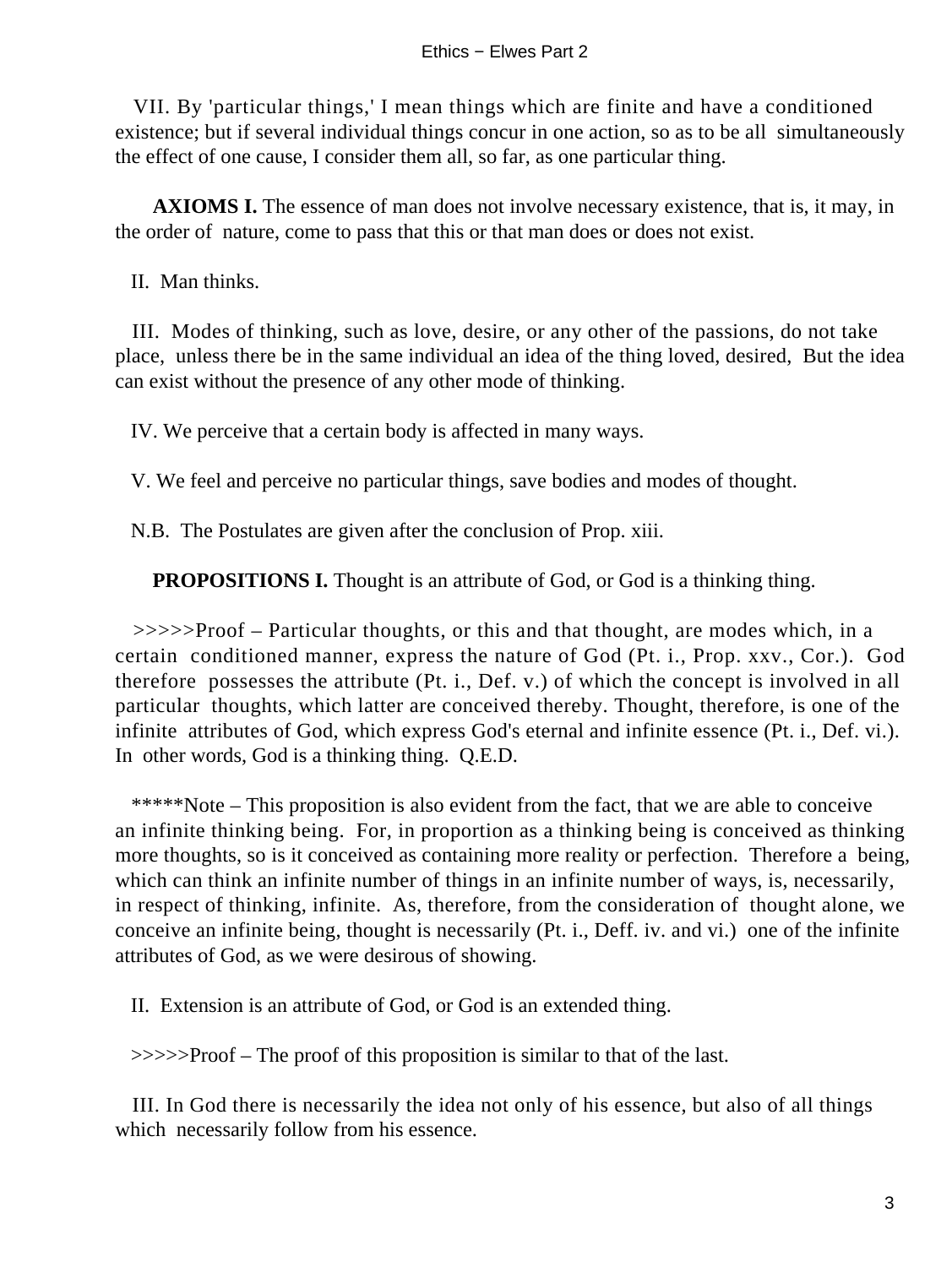>>>>>Proof – God (by the first Prop. of this Part) can think an infinite number of things in infinite ways, or (what is the same thing, by Prop. xvi., Part i.) can form the idea of his essence, and of all things which necessarily follow therefrom. Now all that is in the power of God necessarily is (Pt. i., Prop. xxxv.). Therefore, such an idea as we are considering necessarily is, and in God alone. Q.E.D. (Part i., Prop. xv.)

 \*\*\*\*\*Note – The multitude understand by the power of God the free will of God, and the right over all things that exist, which latter are accordingly generally considered as contingent. For it is said that God has the power to destroy all things, and to reduce them to nothing. Further, the power of God is very often likened to the power of kings. But this doctrine we have refuted (Pt. i., Prop. xxxii., Cors. i. and ii.), and we have shown (Part i., Prop. xvi.) that God acts by the same necessity, as that by which he understands himself; in other words, as it follows from the necessity of the divine nature (as all admit), that God understands himself, so also does it follow by the same necessity, that God performs infinite acts in infinite ways. We further showed (Part i., Prop. xxxiv.), that God's power is identical with God's essence in action; therefore it is as impossible for us to conceive God as not acting, as to conceive him as non−existent. If we might pursue the subject further, I could point out, that the power which is commonly attributed to God is not only human (as showing that God is conceived by the multitude as a man, or in the likeness of a man), but involves a negation of power. However, I am unwilling to go over the same ground so often. I would only beg the reader again and again, to turn over frequently in his mind what I have said in Part i. from Prop. xvi. to the end. No one will be able to follow my meaning, unless he is scrupulously careful not to confound the power of God with the human power and right of kings.

 IV. The idea of God, from which an infinite number of things follow in infinite ways, can only be one.

 >>>>>Proof – Infinite intellect comprehends nothing save the attributes of God and his modifications (Part i., Prop. xxx.). Now God is one (Part i., Prop. xiv., Cor.). Therefore the idea of God, wherefrom an infinite number of things follow in infinite ways, can only be one. Q.E.D.

 V. The actual being of ideas owns God as its cause, only in so far as he is considered as a thinking thing, not in so far as he is unfolded in any other attribute; that is, the ideas both of the attributes of God and of particular things do not own as their efficient cause their objects (ideata) or the things perceived, but God himself in so far as he is a thinking thing.

 >>>>>Proof – This proposition is evident from Prop. iii. of this Part. We there drew the conclusion, that God can form the idea of his essence, and of all things which follow necessarily therefrom, solely because he is a thinking thing, and not because he is the object of his own idea. Wherefore the actual being of ideas owns for cause God, in so far as he is a thinking thing. It may be differently proved as follows: the actual being of ideas is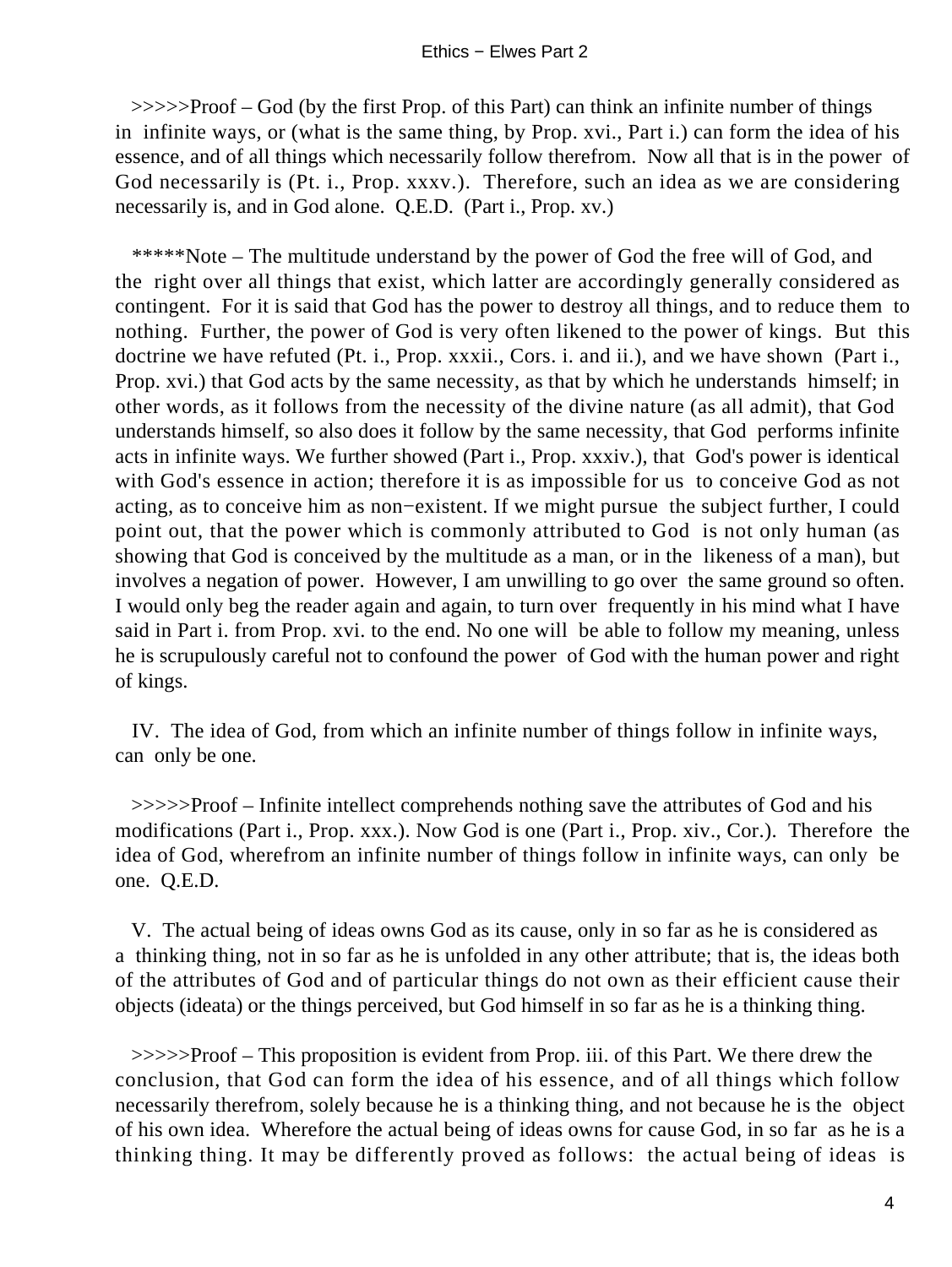(obviously) a mode of thought, that is (Part i., Prop. xxv., Cor.) a mode which expresses in a certain manner the nature of God, in so far as he is a thinking thing, and therefore (Part i., Prop. x.) involves the conception of no other attribute of God, and consequently (by Part i., Ax. iv.) is not the effect of any attribute save thought. Therefore the actual being of ideas owns God as its cause, in so far as he is considered as a thinking thing, Q.E.D.

 VI. The modes of any given attribute are caused by God, in so far as he is considered through the attribute of which they are modes, and not in so far as he is considered through any other attribute.

 >>>>>Proof – Each attribute is conceived through itself, without any other part (Part i., Prop. x.); wherefore the modes of each attribute involve the conception of that attribute, but not of any other. Thus (Part i., Ax. iv.) they are caused by God, only in so far as he is considered through the attribute whose modes they are, and not in so far as he is considered through any other. Q.E.D.

 modes of thought, does not follow from the divine nature, because that nature has prior knowledge of the things. Things represented in ideas follow, and are derived from their particular attribute, in the same manner, and with the same necessity as ideas follow (according to what we have shown) from the attribute of thought.

 VII. The order and connection of ideas is the same as the order and connection of things.

 >>>>>Proof – This proposition is evident from Part i., Ax. iv. For the idea of everything that is caused depends on a knowledge of the cause, whereof it is an effect.

 realized power of action – that is, whatsoever follows from the infinite nature of God in the world of extension (formaliter), follows without exception in the same order and connection from the idea of God in the world of thought (objective).

 \*\*\*\*\*Note – Before going any further, I wish to recall to mind what has been pointed out above – namely, that whatsoever can be perceived by the infinite intellect as constituting the essence of substance, belongs altogether only to one substance: consequently, substance thinking and substance extended are one and the same substance, comprehended now through one attribute, now through the other. So, also, a mode of extension and the idea of that mode are one and the same thing, though expressed in two ways. This truth seems to have been dimly recognized by those Jews who maintained that God, God's intellect, and the things understood by God are identical. For instance, a circle existing in nature, and the idea of a circle existing, which is also in God, are one and the same thing displayed through different attributes. Thus, whether we conceive nature under the attribute of extension, or under the attribute of thought, or under any other attribute, we shall find the same order, or one and the same chain of causes – that is, the same things following in either case.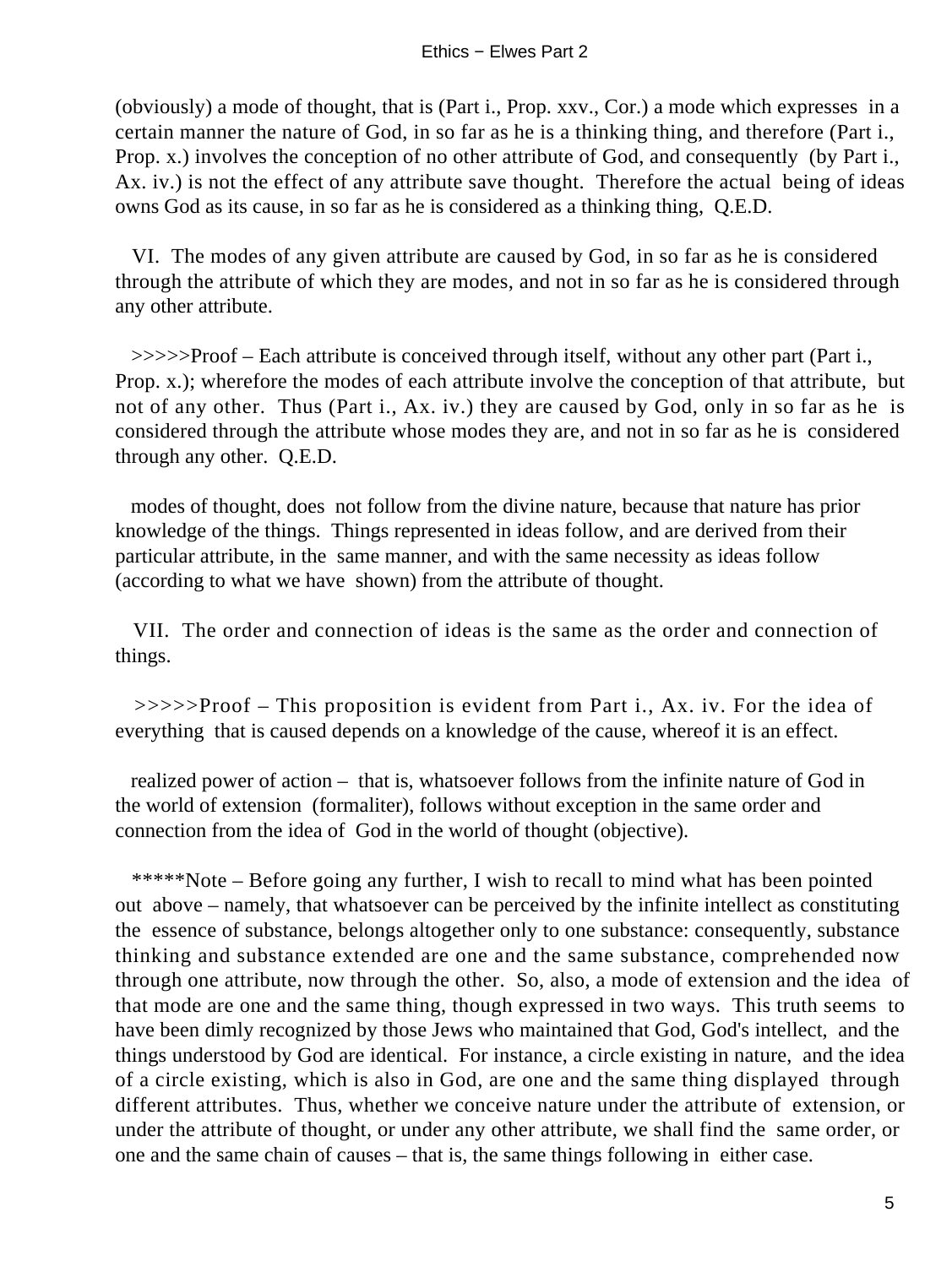I said that God is the cause of an idea – for instance, of the idea of a circle, – in so far as he is a thinking thing; and of a circle, in so far as he is an extended thing, simply because the actual being of the idea of a circle can only be perceived as a proximate cause through another mode of thinking, and that again through another, and so on to infinity; so that, so long as we consider things as modes of thinking, we must explain the order of the whole of nature, or the whole chain of causes, through the attribute of thought only. And, in so far as we consider things as modes of extension, we must explain the order of the whole of nature through the attributes of extension only; and so on, in the case of the other attributes. Wherefore of things as they are in themselves God is really the cause, inasmuch as he consists of infinite attributes. I cannot for the present explain my meaning more clearly.

**VIII.** The ideas of particular things, or of modes, that do not exist, must be comprehended in the infinite idea of God, in the same way as the formal essences of particular things or modes are contained in the attributes of God.

 >>>>>Proof – This proposition is evident from the last; it is understood more clearly from the preceding note.

 exist, except in so far as they are comprehended in the attributes of God, their representations in thought or ideas do not exist, except in so far as the infinite idea of God exists; and when the particular things are said to exist, not only in so far as they are involved in the attributes of God, but also in so far as they are said to continue, their ideas will also involve existence, through which they are said to continue.

 \*\*\*\*\*Note – If anyone desires an example to throw more light on this question, I shall, I fear, not be able to give him any, which adequately explains the thing of which I here speak, inasmuch as it is unique; however, I will endeavour to illustrate it as far as possible. The nature of a circle is such that if any number of straight lines intersect within it, the rectangles formed by their segments will be equal to one another; thus, infinite equal rectangles are contained in a circle. Yet none of these rectangles can be said to exist, except in so far as the circle exists; nor can the idea of any of these rectangles be said to exist, except in so far as they are comprehended in the idea of the circle. Let us grant that, from this infinite number of rectangles, two only exist. The ideas of these two not only exist, in so far as they are contained in the idea of the circle, but also as they involve the existence of those rectangles; wherefore they are distinguished from the remaining ideas of the remaining rectangles.

 IX. The idea of an individual thing actually existing is caused by God, not in so far as he is infinite, but in so far as he is considered as affected by another idea of a thing actually existing, of which he is the cause, in so far as he is affected by a third idea, and so on to infinity.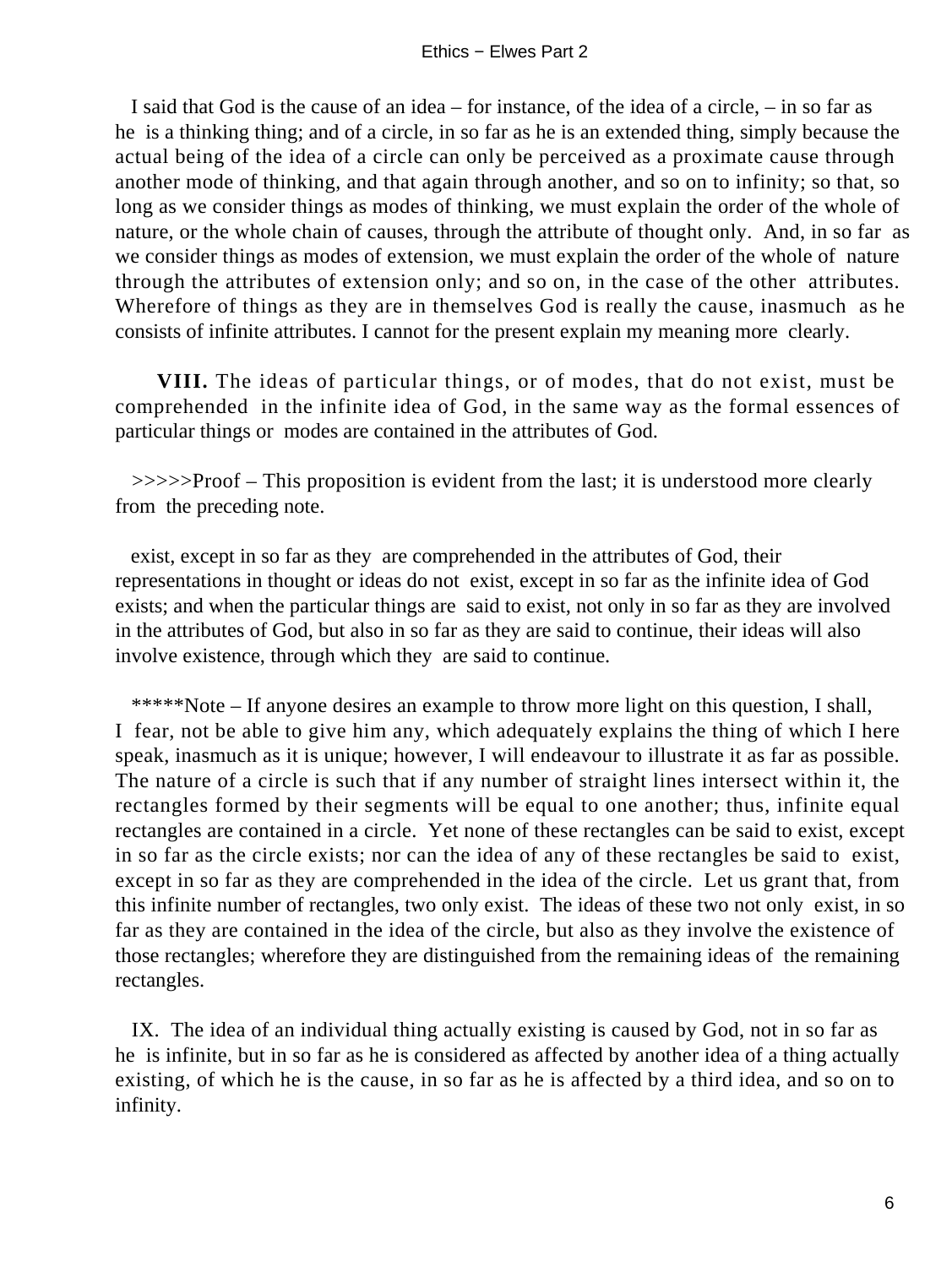>>>>>Proof – The idea of an individual thing actually existing is an individual mode of thinking, and is distinct from other modes (by the Cor. and Note to Prop. viii. of this part); thus (by Prop. vi. of this part) it is caused by God, in so far only as he is a thinking thing. But not (by Prop. xxviii. of Part i.) in so far as he is a thing thinking absolutely, only in so far as he is considered as affected by another mode of thinking; and he is the cause of this latter, as being affected by a third, and so on to infinity. Now, the order and connection of ideas is (by Prop. vii. of this book) the same as the order and connection of causes. Therefore of a given individual idea another individual idea, or God, in so far as he is considered as modified by that idea, is the cause; and of this second idea God is the cause, in so far as he is affected by another idea, and so on to infinity. Q.E.D.

 of any idea, the knowledge thereof is in God, in so far only as he has the idea of the object.

 >>>>>Proof – Whatsoever takes place in the object of any idea, its idea is in God (by Prop. iii. of this part), not in so far as he is infinite, but in so far as he is considered as affected by another idea of an individual thing (by the last Prop.); but (by Prop. vii. of this part) the order and connection of ideas is the same as the order and connection of things. The knowledge, therefore, of that which takes place in any individual object will be in God, in so far only as he has the idea of that object. Q.E.D.

 X. The being of substance does not appertain to the essence of man – in other words, substance does not constitute the actual being (forma) of man.

 >>>>>Proof – The being of substance involves necessary existence (Part i., Prop. vii.). If, therefore, the being of substance appertains to the essence of man, substance being granted, man would necessarily be granted also (II. Def. ii.), and, consequently, man would necessarily exist, which is absurd (II. Ax. i.). Therefore Q.E.D.

 \*\*\*\*\*Note – This proposition may also be proved from I.v., in which it is shown that there cannot be two substances of the same nature; for as there may be many men, the being of substance is not that which constitutes the actual being of man. Again, the proposition is evident from the other properties of substance – namely, that substance is in its nature infinite, immutable, indivisible, as anyone may see for himself.

 constituted by certain modifications of the attributes of God. For (by the last Prop.) the being of substance does not belong to the essence of man. That essence therefore (by I. xv.) is something which is in God, and which without God can neither be nor be conceived, whether it be a modification (I. xxv. Cor.), or a mode which expresses God's nature in a certain conditioned manner.

 \*\*\*\*\*Note – Everyone must surely admit, that nothing can be or be conceived without God. All men agree that God is the one and only cause of all things, both of their essence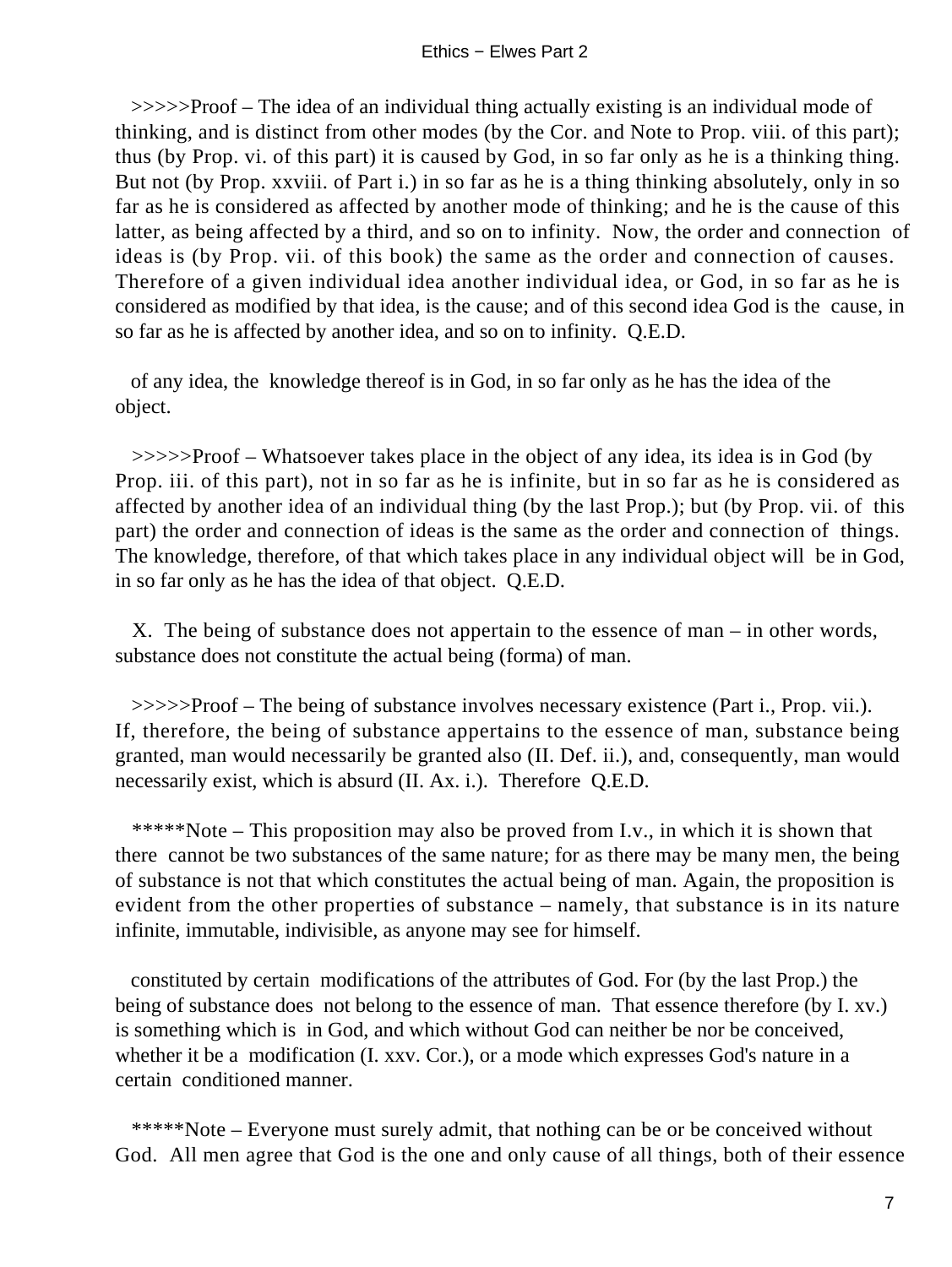and of their existence; that is, God is not only the cause of things in respect to their being made (secundum fieri), but also in respect to their being (secundum esse).

 At the same time many assert, that that, without which a thing cannot be nor be conceived, belongs to the essence of that thing; wherefore they believe that either the nature of God appertains to the essence of created things, or else that created things can be or be conceived without God; or else, as is more probably the case, they hold inconsistent doctrines. I think the cause for such confusion is mainly, that they do not keep to the proper order of philosophic thinking. The nature of God, which should be reflected on first, inasmuch as it is prior both in the order of knowledge and the order of nature, they have taken to be last in the order of knowledge, and have put into the first place what they call the objects of sensation; hence, while they are considering natural phenomena, they give no attention at all to the divine nature, and, when afterwards they apply their mind to the study of the divine nature, they are quite unable to bear in mind the first hypotheses, with which they have overlaid the knowledge of natural phenomena, inasmuch as such hypotheses are no help towards understanding the divine nature. So that it is hardly to be wondered at, that these persons contradict themselves freely.

 However, I pass over this point. My intention her was only to give a reason for not saying, that that, without which a thing cannot be or be conceived, belongs to the essence of that thing: individual things cannot be or be conceived without God, yet God does not appertain to their essence. I said that «I considered as belonging to the essence of a thing that, which being given, the thing is necessarily given also, and which being removed, the thing is necessarily removed also; or that without which the thing, and which itself without the thing can neither be nor be conceived.» (II. Def. ii.)

 XI. The first element, which constitutes the actual being of the human mind, is the idea of some particular thing actually existing.

 >>>>>Proof – The essence of man (by the Cor. of the last Prop.) is constituted by certain modes of the attributes of God, namely (by II. Ax. ii.), by the modes of thinking, of all which (by II. Ax. iii.) the idea is prior in nature, and, when the idea is given, the other modes (namely, those of which the idea is prior in nature) must be in the same individual (by the same Axiom). Therefore an idea is the first element constituting the human mind. But not the idea of a non−existent thing, for then (II. viii. Cor.) the idea itself cannot be said to exist; it must therefore be the idea of something actually existing. But not of an infinite thing. For an infinite thing (I. xxi., xxii.), must always necessarily exist; this would (by II. Ax. i.) involve an absurdity. Therefore the first element, which constitutes the actual being of the human mind, is the idea of something actually existing. Q.E.D.

 the infinite intellect of God; thus when we say, that the human mind perceives this or that, we make the assertion, that God has this or that idea, not in so far as he is infinite, but in so far as he is displayed through the nature of the human mind, or in so far as he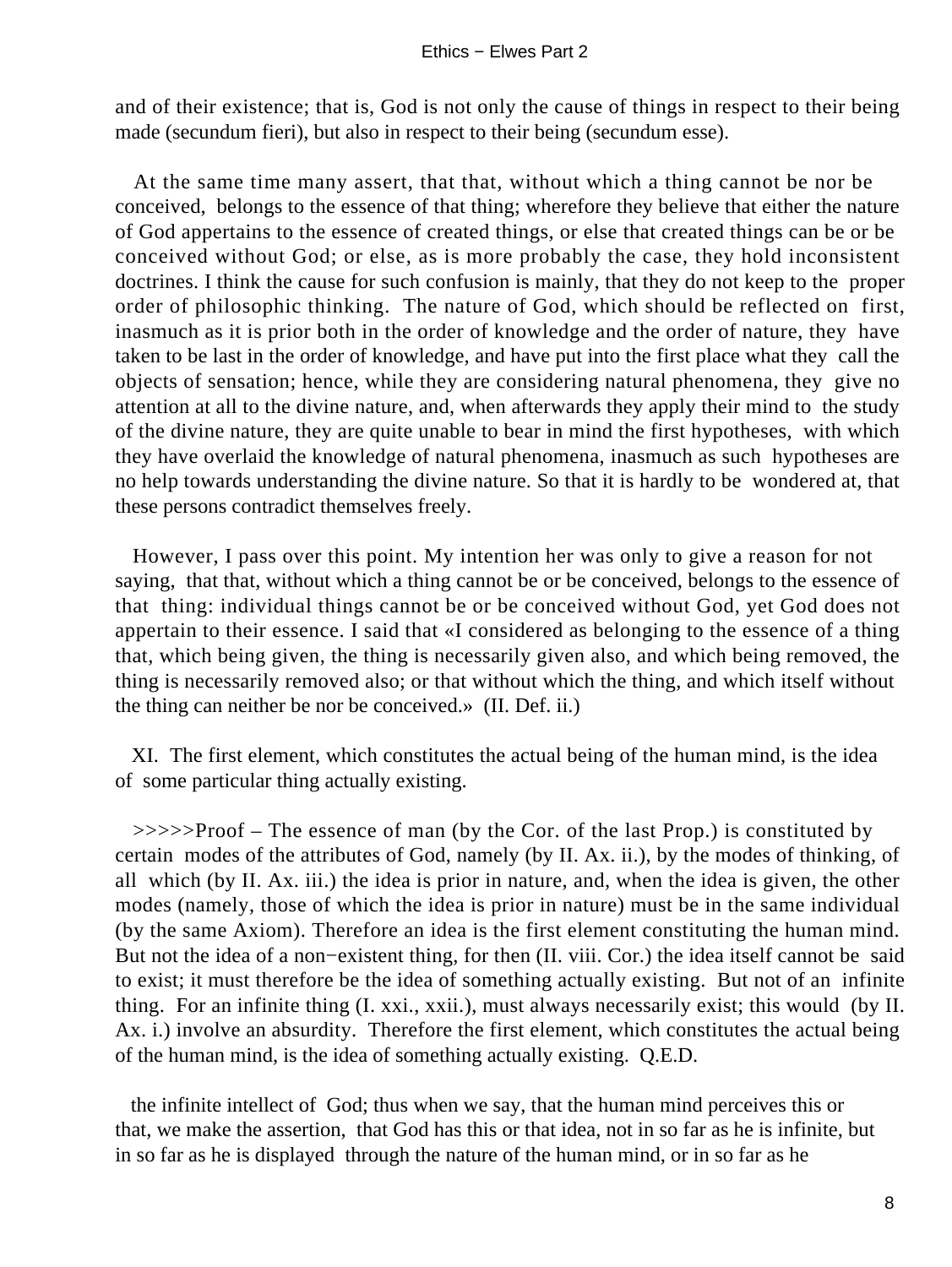constitutes the essence of the human mind; and when we say that God has this or that idea, not only in so far as he constitutes the essence of the human mind, but also in so far as he, simultaneously with the human mind, has the further idea of another thing, we assert that the human mind perceives a thing in part or inadequately.

 \*\*\*\*\*Note – Here, I doubt not, readers will come to a stand, and will call to mind many things which will cause them to hesitate; I therefore beg them to accompany me slowly, step by step, and not to pronounce on my statements, till they have read to the end.

 XII. Whatsoever comes to pass in the object of the idea, which constitutes the human mind, must be perceived by the human mind, or there will necessarily be an idea in the human mind of the said occurrence. That is, if the object of the idea constituting the human mind be a body, nothing can take place in that body without being perceived by the mind.

 >>>>>Proof – Whatsoever comes to pass in the object of any idea, the knowledge thereof is necessarily in God (II. ix. Cor.), in so far as he is considered as affected by the idea of the said object, that is (II. xi.), in so far as he constitutes the mind of anything. Therefore, whatsoever takes place in the object constituting the idea of the human mind, the knowledge thereof is necessarily in God, in so far as he constitutes the essence of the human mind; that is (by II. xi. Cor.) the knowledge of the said thing will necessarily be in the mind, in other words the mind perceives it.

 \*\*\*\*\*Note – This proposition is also evident, and is more clearly to be understood from II. vii., which see.

**XIII.** The object of the idea constituting the human mind is the body, in other words a certain mode of extension which actually exists, and nothing else.

 >>>>>Proof – If indeed the body were not the object of the human mind, the ideas of the modifications of the body would not be in God (II. ix. Cor.) in virtue of his constituting our mind, but in virtue of his constituting the mind of something else; that is (II. xi. Cor.) the ideas of the modifications of the body would not be in our mind: now (by II. Ax. iv.) we do possess the idea of the modifications of the body. Therefore the object of the idea constituting the human mind is the body, and the body as it actually exists (II. xi.). Further, if there were any other object of the idea constituting the mind besides body, then, as nothing can exist from which some effect does not follow (I. xxxvi.) there would necessarily have to be in our mind an idea, which would be the effect of that other object (II. xi.); but (I. Ax. v.) there is no such idea. Wherefore the object of our mind is the body as it exists, and nothing else. Q.E.D.

 \*\*\*\*\*Note – We thus comprehend, not only that the human mind is united to the body, but also the nature of the union between mind and body. However, no one will be able to grasp this adequately or distinctly, unless he first has adequate knowledge of the nature of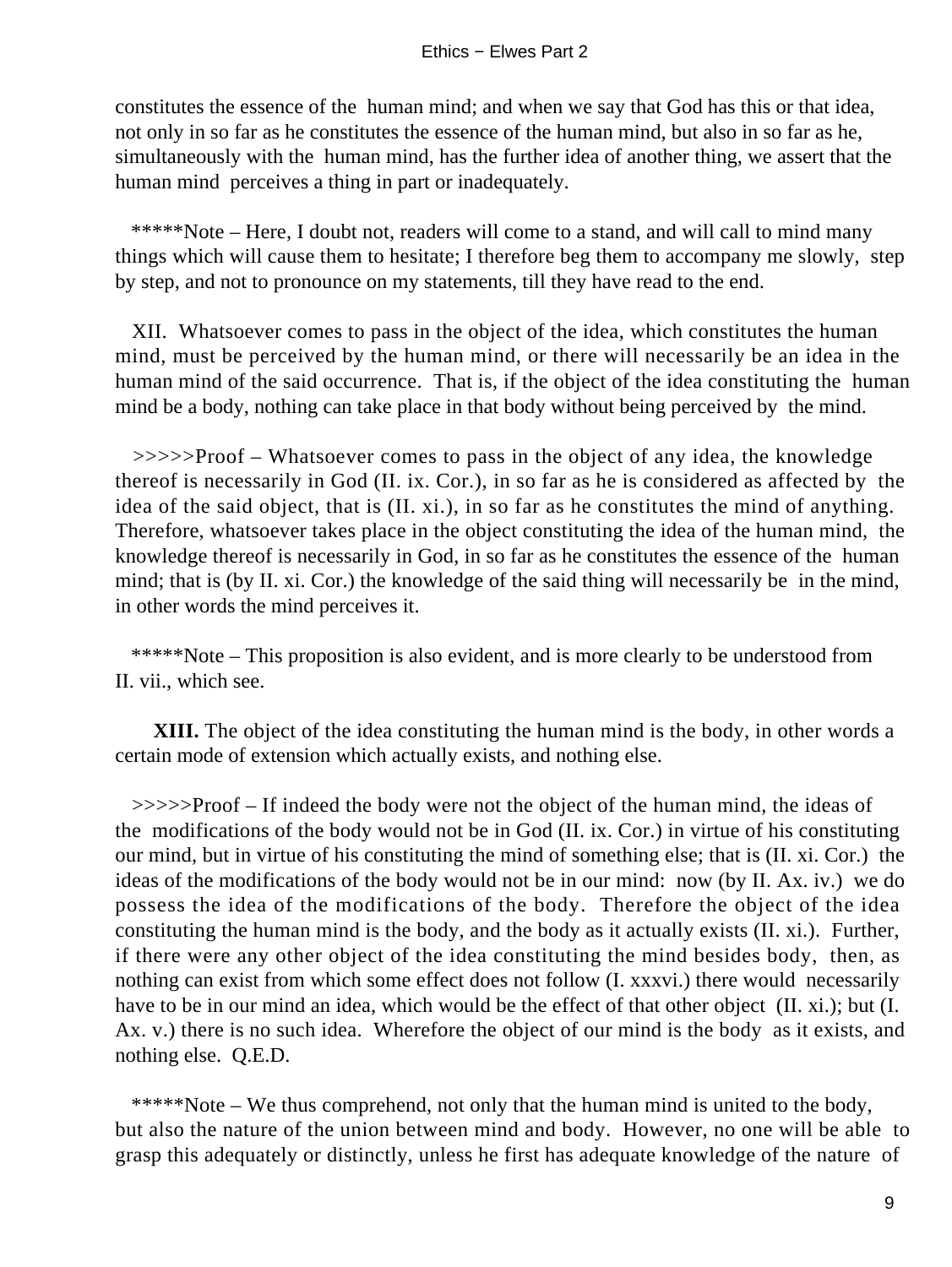our body. The propositions we have advanced hitherto have been entirely general, applying not more to men than to other individual things, all of which, though in different degrees, are animated (animata). For of everything there is necessarily an idea in God, of which God is the cause, in the same way as there is an idea of the human body; thus whatever we have asserted of the idea of the human body must necessarily also be asserted of the idea of everything else. Still, on the other hand, we cannot deny that ideas, like objects, differ one from the other, one being more excellent than another and containing more reality, just as the object of one idea is more excellent than the object of another idea, and contains more reality.

 Wherefore, in order to determine, wherein the human mind differs from other things, and wherein it surpasses them, it is necessary for us to know the nature of its object, that is, of the human body. What this nature is, I am not able here to explain, nor is it necessary for the proof of what I advance, that I should do so. I will only say generally, that in proportion as any given body is more fitted than others for doing many actions or receiving many impressions at once, so also is the mind, of which it is the object, more fitted than others for forming many simultaneous perceptions; and the more the actions of the body depend on itself alone, and the fewer other bodies concur with it in action, the more fitted is the mind of which it is the object for distinct comprehension. We may thus recognize the superiority of one mind over others, and may further see the cause, why we have only a very confused knowledge of our body, and also many kindred questions, which I will, in the following propositions, deduce from what has been advanced. Wherefore I have thought it worth while to explain and prove more strictly my present statements. In order to do so, I must premise a few propositions concerning the nature of bodies.

– −Axiom I. All bodies are either in motion or at rest.

– −Axiom II. Every body is moved sometimes more slowly, sometimes more quickly.

 Lemma I. Bodies are distinguished from one another in respect of motion and rest, quickness and slowness, and not in respect of substance.

 >>>>>Proof – The first part of this proposition is, I take it, self−evident. That bodies are not distinguished in respect of substance, is plain both from I. v. and I. viii. It is brought out still more clearly from I. xv., Note.

Lemma II. All bodies agree in certain respects.

 >>>>>Proof – All bodies agree in the fact, that they involve the conception of one and the same attribute (II., Def. i.). Further, in the fact that they may be moved less or more quickly, and may be absolutely in motion or at rest.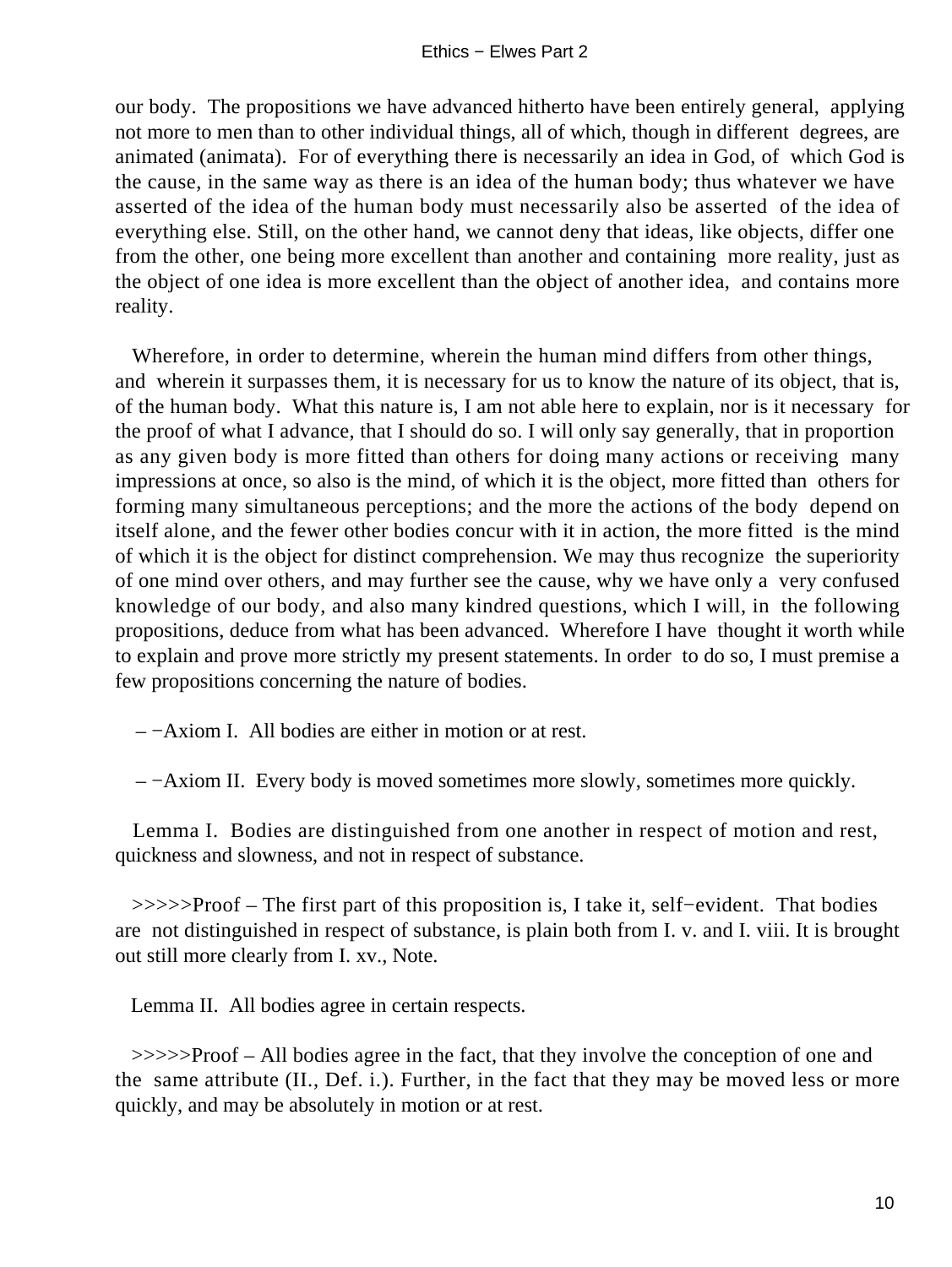Lemma III. A body in motion or at rest must be determined to motion or rest by another body, which other body has been determined to motion or rest by a third body, and that third again by a fourth, and so on to infinity.

 >>>>>Proof – Bodies are individual things (II., Def. i.), which (Lemma i.) are distinguished one from the other in respect to motion and rest; thus (I. xxviii.) each must necessarily be determined to motion or rest by another individual thing, namely (II. vi.) by another body, which other body is also (Ax. i.) in motion or at rest. And this body again can only have been set in motion or caused to rest by being determined by a third body to motion or rest. This third body again by a fourth, and so on to infinity. Q.E.D.

 motion, until it is determined to a state of rest by some other body; and a body at rest remains so, until it is determined to a state of motion by some other body. This is indeed self−evident. For when I suppose, for instance, that a given body, A, is at rest, and do not take into consideration other bodies in motion, I cannot affirm anything concerning the body A, except that it is at rest. If it afterwards comes to pass that A is in motion, this cannot have resulted from its having been at rest, for no other consequence could have been involved than its remaining at rest. If, on the other hand, A be given in motion, we shall, so long as we only consider A, be unable to affirm anything concerning it, except that it is in motion. If A is subsequently found to be at rest, this rest cannot be the result of A's previous motion, for such motion can only have led to continued motion; the state of rest therefore must have resulted from something, which was not in A, namely, from an external cause determining A to a state of rest.

 – – −Axiom I – All modes, wherein one body is affected by another body, follow simultaneously from the nature of the body affected and the body affecting; so that one and the same body may be moved in different modes, according to the difference in the nature of the bodies moving it; on the other hand, different bodies may be moved in different modes by one and the same body.

 – – −Axiom II – When a body in motion impinges on another body at rest, which it is unable to move, it recoils, in order to continue its motion, and the angle made by the line of motion in the recoil and the plane of the body at rest, whereon the moving body has impinged, will be equal to the angle formed by the line of motion of incidence and the same plane.

 So far we have been speaking only of the most simple bodies, which are only distinguished one from the other by motion and rest, quickness and slowness. We now pass on to compound bodies.

 Definition – When any given bodies of the same or different magnitude are compelled by other bodies to remain in contact, or if they be moved at the same or different rates of speed, so that their mutual movements should preserve among themselves a certain fixed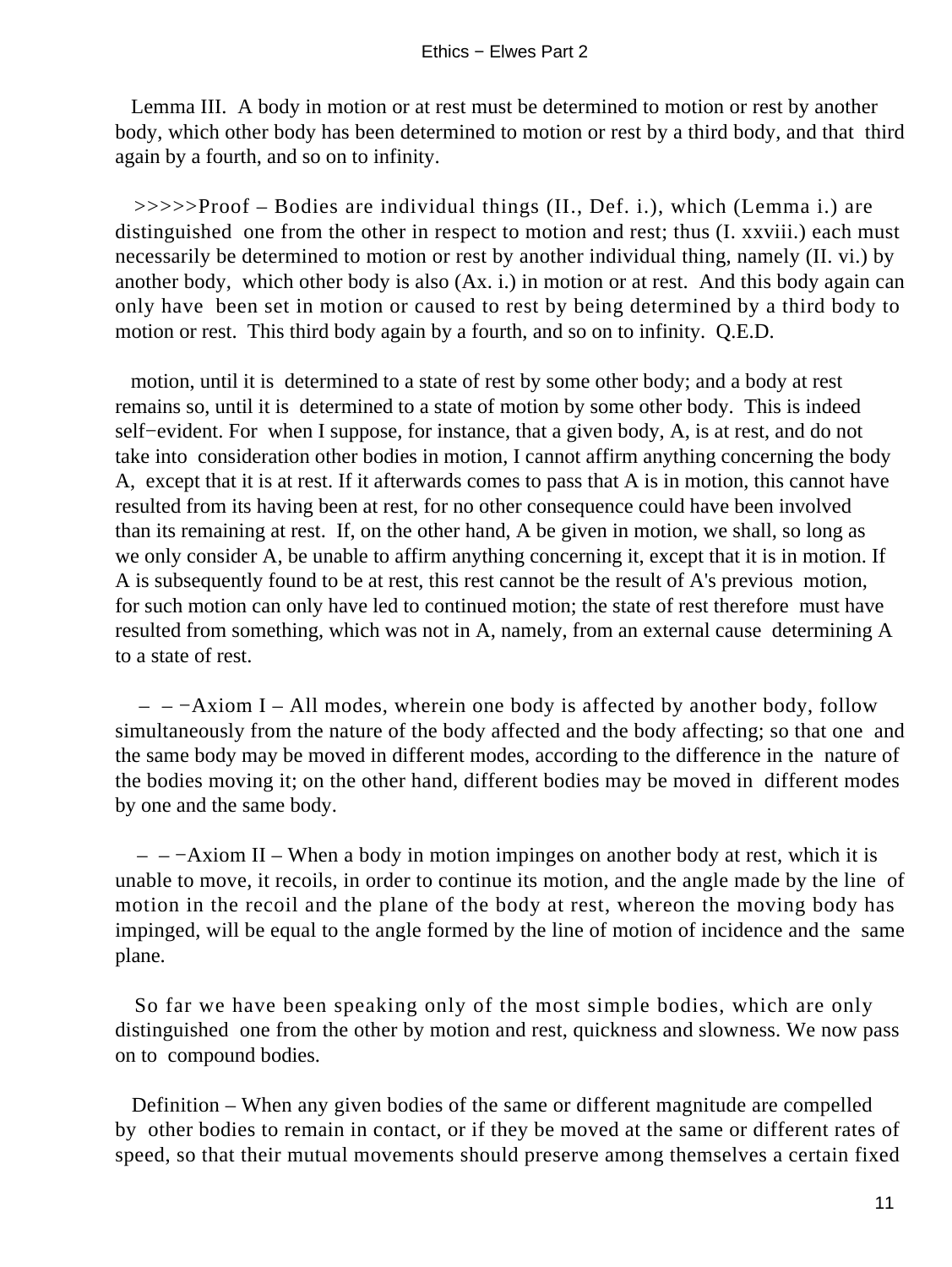relation, we say that such bodies are 'in union,' and that together they compose one body or individual, which is distinguished from other bodies by the fact of this union.

 – – −Axiom III – In proportion as the parts of an individual, or a compound body, are in contact over a greater or less superficies, they will with greater or less difficulty admit of being moved from their position; consequently the individual will, with greater or less difficulty, be brought to assume another form. Those bodies, whose parts are in contact over large superficies, are called 'hard;' those, whose parts are in contact over small superficies, are called 'soft;' those, whose parts are in motion among one another, are called 'fluid.'

 Lemma IV. If from a body or individual, compounded of several bodies, certain bodies be separated, and if, at the same time, an equal number of other bodies of the same nature take their place, the individual will preserve its nature as before, without any change in its actuality (forma).

 >>>>>Proof – Bodies (Lemma i.) are not distinguished in respect of substance: that which constitutes the actuality (formam) of an individual consists (by the last Def.) in a union of bodies; but this union, although there is a continual change of bodies, will (by our hypothesis) be maintained; the individual, therefore, will retain its nature as before, both in respect of substance and in respect of mode. Q.E.D.

 Lemma V. If the parts composing an individual become greater or less, but in such proportion, that they all preserve the same mutual relations of motion and rest, the individual will still preserve its original nature, and its actuality will not be changed.

>>>>>Proof – The same as for the last Lemma.

 Lemma VI. If certain bodies composing an individual be compelled to change the motion, which they have in one direction, for motion in another direction, but in such a manner, that they be able to continue their motions and their mutual communication in the same relations as before, the individual will retain its own nature without any change of its actuality.

>>>>>Proof – This proposition is self–evident, for the individual is supposed to retain all that, which, in its definition, we spoke of as its actual being.

 Lemma VII. Furthermore, the individual thus composed preserves its nature, whether it be, as a whole, in motion or at rest, whether it be moved in this or that direction; so long as each part retains its motion, and preserves its communication with other parts as before.

 >>>>>Proof – This proposition is evident from the definition of an individual prefixed to Lemma iv.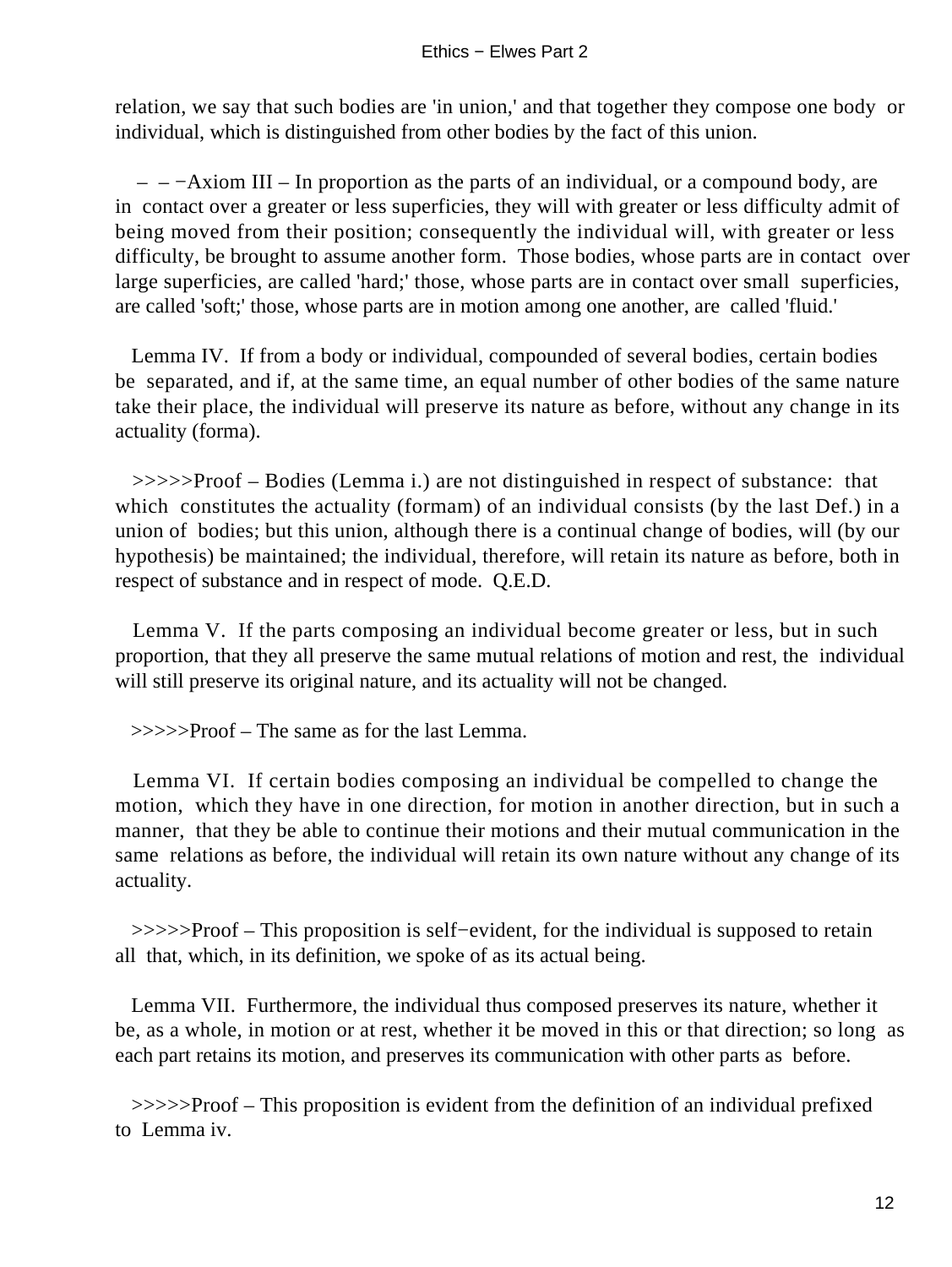\*\*\*\*\*Note – We thus see, how a composite individual may be affected in many different ways, and preserve its nature notwithstanding. Thus far we have conceived an individual as composed of bodies only distinguished one from the other in respect of motion and rest, speed and slowness; that is, of bodies of the most simple character. If, however, we now conceive another individual composed of several individuals of diverse natures, we shall find that the number of ways in which it can be affected, without losing its nature, will be greatly multiplied. Each of its parts would consist of several bodies, and therefore (by Lemma vi.) each part would admit, without change to its nature, of quicker or slower motion, and would consequently be able to transmit its motions more quickly or more slowly to the remaining parts. If we further conceive a third kind of individuals composed of individuals of this second kind, we shall find that they may be affected in a still greater number of ways without changing their actuality. We may easily proceed thus to infinity, and conceive the whole of nature as one individual, whose parts, that is, all bodies, vary in infinite ways, without any change in the individual as a whole. I should feel bound to explain and demonstrate this point at more length, if I were writing a special treatise on body. But I have already said that such is not my object; I have only touched on the question, because it enables me to prove easily that which I have in view.

**POSTULATES I.** The human body is composed of a number of individual parts, of diverse nature, each one of which is in itself extremely complex.

 II. Of the individual parts composing the human body some are fluid, some soft, some hard.

 III. The individual parts composing the human body, and consequently the human body itself, are affected in a variety of ways by external bodies.

 IV. The human body stands in need for its preservation of a number of other bodies, by which it is continually, so to speak, regenerated.

 V. When the fluid part of the human body is determined by an external body to impinge often on another soft part, it changes the surface of the latter, and, as it were, leaves the impression thereupon of the external body which impels it.

VI. The human body can move external bodies, and arrange them in a variety of ways.

**PROPOSITIONS XIV.** The human mind is capable of perceiving a great number of things, and is so in proportion as its body is capable of receiving a great number of impressions.

 >>>>>Proof – The human body (by Post. iii. and vi.) is affected in very many ways by external bodies, and is capable in very many ways of affecting external bodies. But (II.xii.) the human mind must perceive all that takes place in the human body; the human mind is,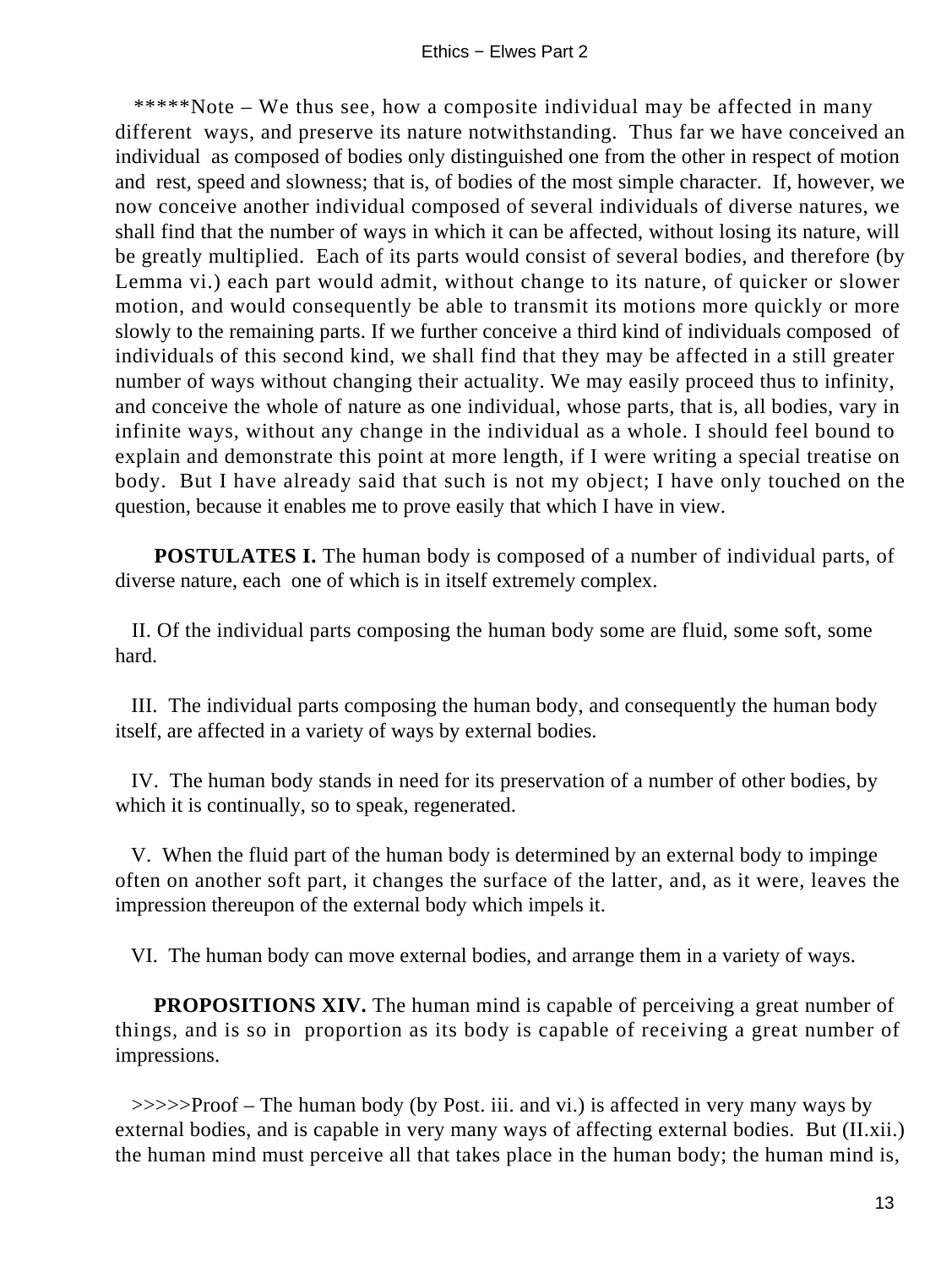therefore, capable of perceiving a great number of things, and is so in proportion, Q.E.D.

 XV. The idea, which constitutes the actual being of the human mind, is not simple, but compounded of a great number of ideas.

 >>>>>Proof – The idea constituting the actual being of the human mind is the idea of the body (II. xiii.), which (Post. i.) is composed of a great number of complex individual parts. But there is necessarily in God the idea of each individual part whereof the body is composed (II. viii. Cor.); therefore (II. vii.), the idea of the human body is composed of each of these numerous ideas of its component parts. Q.E.D.

 XVI. The idea of every mode, in which the human body is affected by external bodies, must involve the nature of the human body, and also the nature of the external body.

 >>>>>Proof – All the modes, in which any given body is affected, follow from the nature of the body affected, and also from the nature of the affecting body (by Ax. i., after the Cor. of Lemma iii.), wherefore their idea is also necessarily (by I, Ax. iv.) involves the nature of both bodies; therefore, the idea of every mode, in which the human body is affected by external bodies, involves the nature of the human body and of the external body. Q.E.D.

 perceives the nature of a variety of bodies, together with the nature of its own. we have of external bodies, indicate rather the constitution of our own body than the nature of external bodies. I have amply illustrated this in the Appendix to Part I.

**XVII.** If the human body is affected in a manner which involves the nature of any external body, the human mind will regard the said external body as actually existing, or as present to itself, until the human body be affected in such a way, as to exclude the existence or the presence of the said external body.

 >>>>>Proof – This proposition is self−evident, for so long as the human body continues to be thus affected, so long will the human mind (II. xii.) regard this modification of the body – that is (by the last Prop.), it will have the idea of the mode as actually existing, and this idea involves the nature of the external body; therefore the mind (by II. xvi., Cor. i.) will regard the external body as actually existing, until it is affected, Q.E.D.

 bodies, by which the human body has once been affected, even though they be no longer in existence or present.

 >>>>>Proof – When external bodies determine the fluid parts of the human body, so that they often impinge on the softer parts, they change the surface of the last named (Post. v); hence (Ax. ii., after the Cor. of Lemma iii.) they are refracted therefrom in a different manner from that which they followed before such change; and, further, when afterwards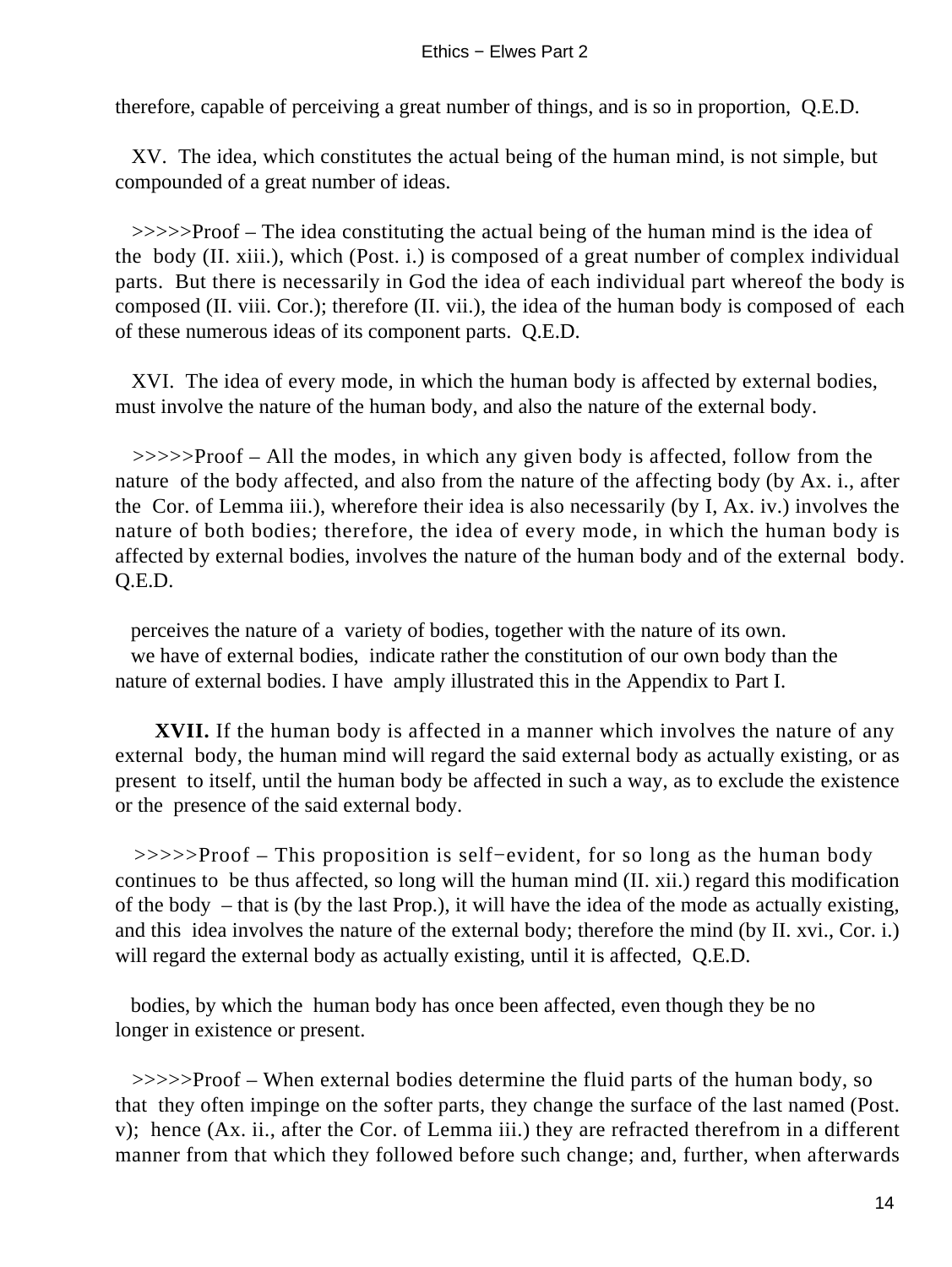they impinge on the new surfaces by their own spontaneous movement, they will be refracted in the same manner, as though they had been impelled towards those surfaces by external bodies; consequently, they will, while they continue to be thus refracted, affect the human body in the same manner, whereof the mind (II. xii.) will again take cognizance – that is (II. xvii.), the mind will again regard the external body as present, and will do so, as often as the fluid parts of the human body impinge on the aforesaid surfaces by their own spontaneous motion. Wherefore, although the external bodies, by which the human body has once been affected, be no longer in existence, the mind will nevertheless regard them as present, as often as this action of the body is repeated. Q.E.D.

 \*\*\*\*\*Note – We thus see how it comes about, as is often the case, that we regard as present many things which are not. It is possible that the same result may be brought about by other causes; but I think it suffices for me here to have indicated one possible explanation, just as well as if I had pointed out the true cause. Indeed, I do not think I am very far from the truth, for all my assumptions are based on postulates, which rest, almost without exception, on experience, that cannot be controverted by those who have shown, as we have, that the human body, as we feel it, exists (Cor. after II. xiii.). Furthermore (II. vii. Cor., II. xvi. Cor. ii.), we clearly understand what is the difference between the idea, say, of Peter, which constitutes the essence of Peter's mind, and the idea of the said Peter, which is in another man, say, Paul. The former directly answers to the essence of Peter's own body, and only implies existence so long as Peter exists; the latter indicates rather the disposition of Paul's body than the nature of Peter, and, therefore, while this disposition of Paul's body lasts, Paul's mind will regard Peter as present to itself, even though he no longer exists. Further, to retain the usual phraseology, the modifications of the human body, of which the ideas represent external bodies as present to us, we will call the images of things, though they do not recall the figure of things. When the mind regards bodies in this fashion, we say that it imagines. I will here draw attention to the fact, in order to indicate where error lies, that the imaginations of the mind, looked at in themselves, do not contain error. The mind does not err in the mere act of imagining, but only in so far as it is regarded as being without the idea, which excludes the existence of such things as it imagines to be present to it. If the mind, while imagining non−existent things as present to it, is at the same time conscious that they do not really exist, this power of imagination must be set down to the efficacy of its nature, and not to a fault, especially if this faculty of imagination depend solely on its own nature – that is (I. Def. vii.), if this faculty of imagination be free.

**XVIII.** If the human body has once been affected by two or more bodies at the same time, when the mind afterwards imagines any of them, it will straightway remember the others also.

 >>>>>Proof – The mind (II. xvii. Cor.) imagines any given body, because the human body is affected and disposed by the impressions from an external body, in the same manner as it is affected when certain of its parts are acted on by the said external body; but (by our hypothesis) the body was then so disposed, that the mind imagined two bodies at once;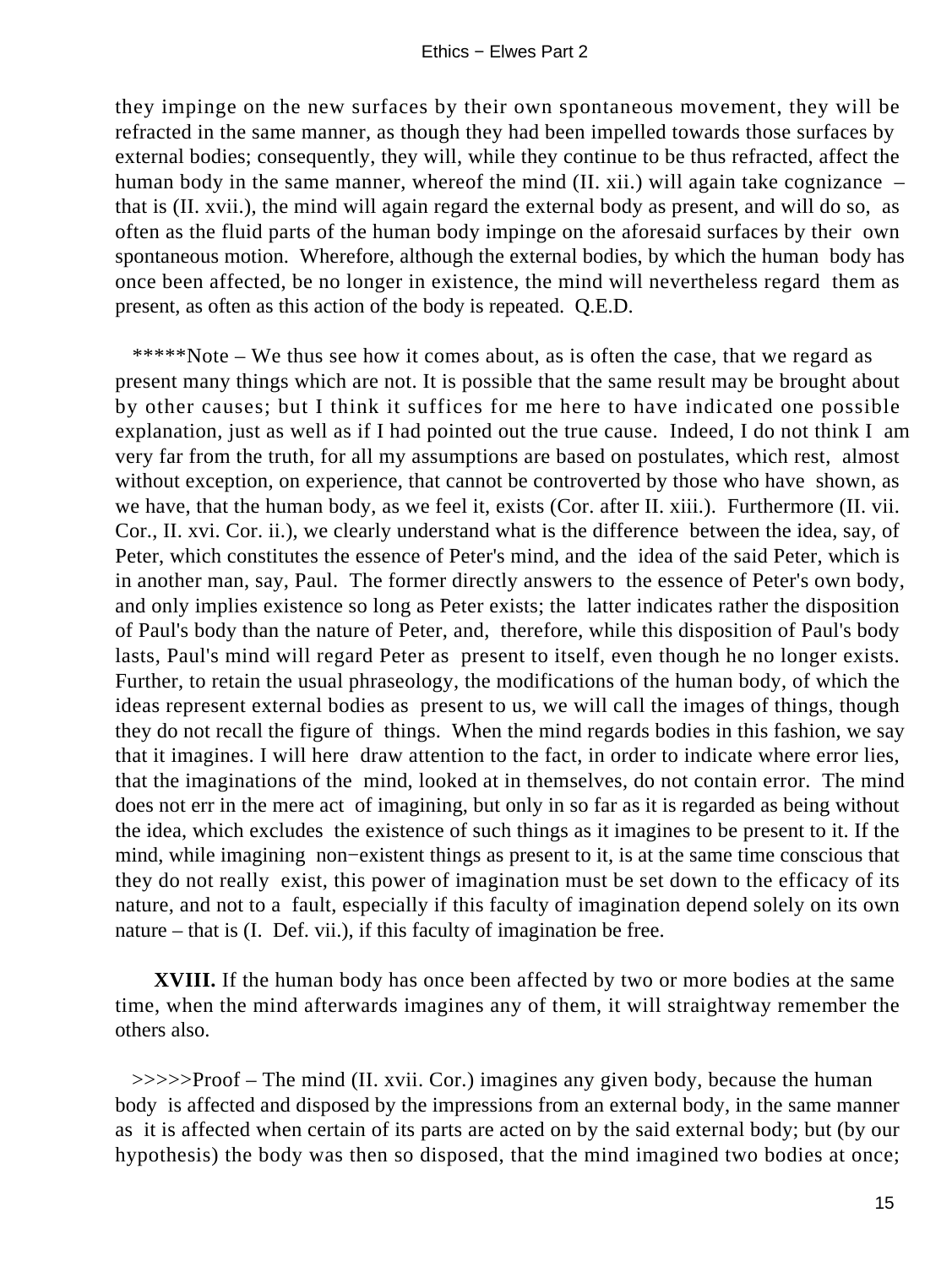therefore, it will also in the second case imagine two bodies at once, and the mind, when it imagines one, will straightway remember the other. Q.E.D.

 \*\*\*\*\*Note – We now clearly see what 'Memory' is. It is simply a certain association of ideas involving the nature of things outside the human body, which association arises in the mind according to the order and association of the modifications (affectiones) of the human body. I say, first, it is an association of those ideas only, which involve the nature of things outside the human body: not of ideas which answer to the nature of the said things: ideas of the modifications of the human body are, strictly speaking (II. xvi.), those which involve the nature both of the human body and of external bodies. I say, secondly, that this association arises according to the order and association of the modifications of the human body, in order to distinguish it from that association of ideas, which arises from the order of the intellect, whereby the mind perceives things through their primary causes, and which is in all men the same. And hence we can further clearly understand, why the mind from the thought of one thing, should straightway arrive at the thought of another thing, which has no similarity with the first; for instance, from the thought of the word 'pomum' (an apple), a Roman would straightway arrive at the thought of the fruit apple, which has no similitude with the articulate sound in question, nor anything in common with it, except that the body of the man has often been affected by these two things; that is, that the man has often heard the word 'pomum,' while he was looking at the fruit; similarly every man will go on from one thought to another, according as his habit has ordered the images of things in his body. For a soldier, for instance, when he sees the tracks of a horse in sand, will at once pass from the thought of a horse to the thought of a horseman, and thence to the thought of war, while a countryman will proceed from the thought of a horse to the thought of a plough, a field, Thus every man will follow this or that train of thought, according as he has been in the habit of conjoining and associating the mental images of things in this or that manner.

 XIX. The human mind has no knowledge of the body, and does not know it to exist, save through the ideas of the modifications whereby the body is affected.

 >>>>>Proof – The human mind is the very idea or knowledge of the human body (II. xiii.), which (II. ix.) is in God, in so far as he is regarded as affected by another idea of a particular thing actually existing: or, inasmuch as (Post. iv.) the human body stands in need of very many bodies whereby it is, as it were, continually regenerated; and the order and connection of ideas is the same as the order and connection of causes (II. vii.); this idea will therefore be in God, in so far as he is regarded as affected by the ideas of very many particular things. Thus God has the idea of the human body, or knows the human body, in so far as he is affected by very many other ideas, and not in so far as he constitutes the nature of the human mind; that is (by II. xi. Cor.), the human mind does not know the human body. But the ideas of the modifications of body are in God, in so far as he constitutes the nature of the human mind, or the human mind perceives those modifications (II. xii.), and consequently (II. xvi.) the human body itself, and as actually existing; therefore the mind perceives thus far only the human body. Q.E.D.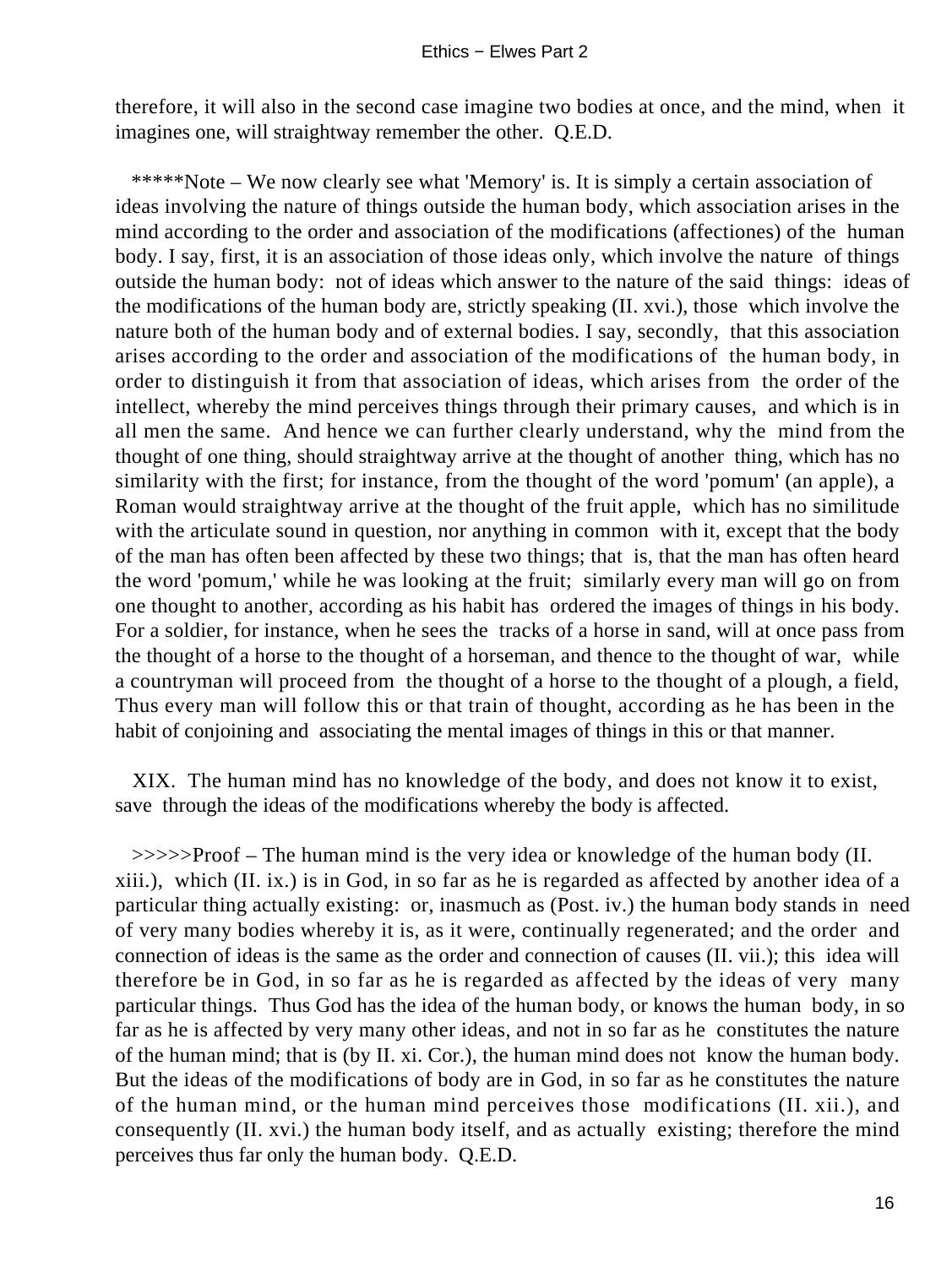XX. The idea or knowledge of the human mind is also in God, following in God in the same manner, and being referred to God in the same manner, as the idea or knowledge of the human body.

 >>>>>Proof – Thought is an attribute of God (II. i.); therefore (II. iii.) there must necessarily be in God the idea both of thought itself and of all its modifications, consequently also of the human mind (II. xi.). Further, this idea or knowledge of the mind does not follow from God, in so far as he is infinite, but in so far as he is affected by another idea of an individual thing (II. ix.). But (II. vii.) the order and connection of ideas is the same as the order and connection of causes; therefore this idea or knowledge of the mind is in God and is referred to God, in the same manner as the idea or knowledge of the body. Q.E.D.

 XXI. This idea of the mind is united to the mind in the same way as the mind is united to the body.

 >>>>>Proof – That the mind is united to the body we have shown from the fact, that the body is the object of the mind (II. xii. and xiii.); and so for the same reason the idea of the mind must be united with its object, that is, with the mind in the same manner as the mind is united to the body. Q.E.D.

 \*\*\*\*\*Note – This proposition is comprehended much more clearly from what we have said in the note to II. vii. We there showed that the idea of body and body, that is, mind and body (II. xiii.), are one and the same individual conceived now under the attribute of thought, now under the attribute of extension; wherefore the idea of the mind and the mind itself are one and the same thing, which is conceived under one and the same attribute, namely, thought. The idea of the mind, I repeat, and the mind itself are in God by the same necessity and follow from him from the same power of thinking. Strictly speaking, the idea of the mind, that is, the idea of an idea, is nothing but the distinctive quality (forma) of the idea in so far as it is conceived as a mode of thought without reference to the object; if a man knows anything, he, by that very fact, knows that he knows it, and at the same time knows that he knows that he knows it, and so on to infinity. But I will treat of this hereafter.

**XXII.** The human mind perceives not only the modifications of the body, but also the ideas of such modifications.

 >>>>>Proof – The ideas of the ideas of modifications follow in God in the same manner, and are referred to God in the same manner, as the ideas of the said modifications. This is proved in the same way as II. xx. But the ideas of the modifications of the body are in the human mind (II. xii.), that is, in God, in so far as he constitutes the essence of the human mind; therefore the ideas of these ideas will be in God, in so far as he has the knowledge or idea of the human mind, that is (II. xxi.), they will be in the human mind itself, which therefore perceives not only the modifications of the body, but also the ideas of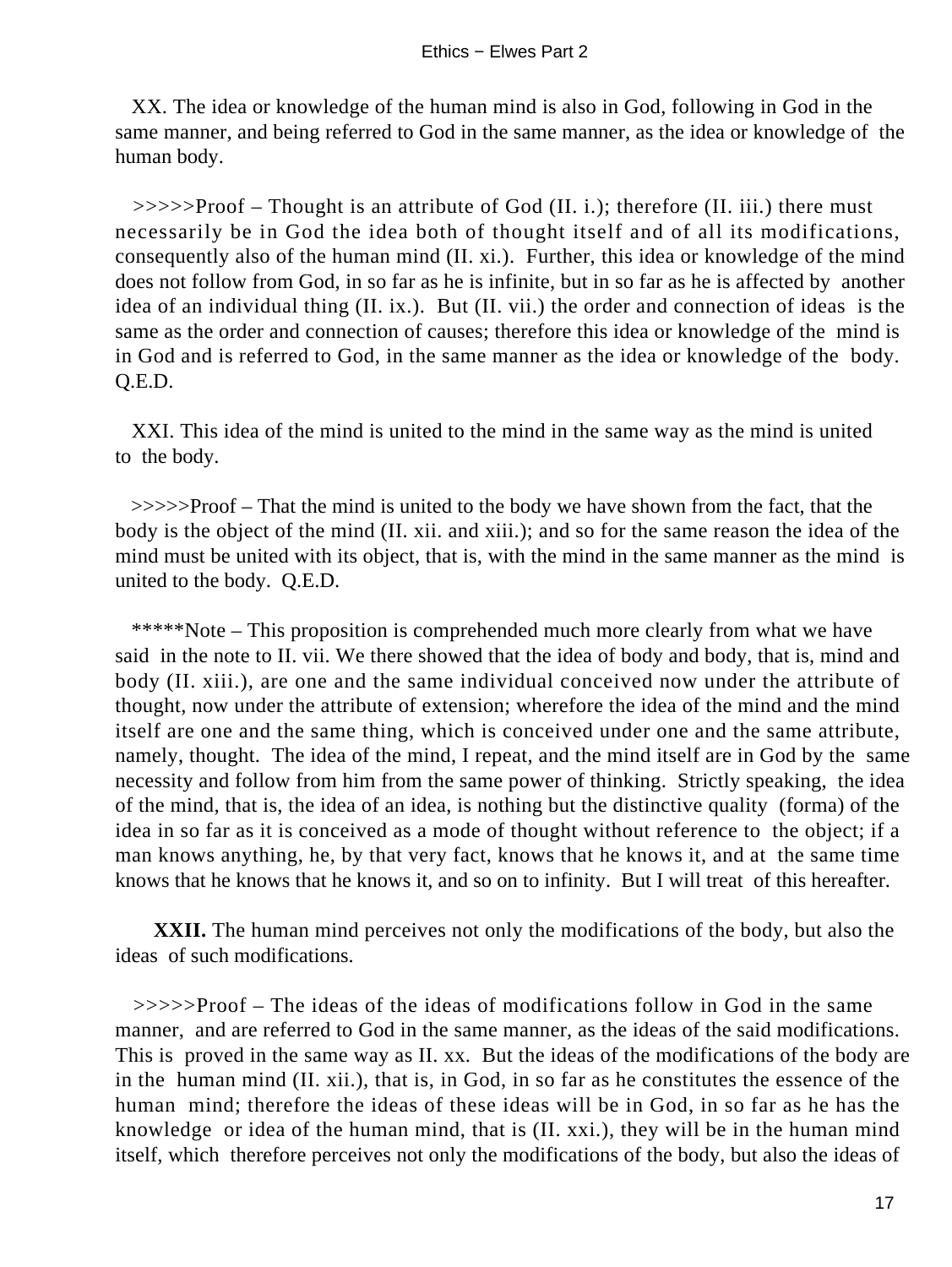such modifications. Q.E.D.

**XXIII.** The mind does not know itself, except in so far as it perceives the ideas of the modifications of the body.

 >>>>>Proof – The idea or knowledge of the mind (II. xx.) follows in God in the same manner, and is referred to God in the same manner, as the idea or knowledge of the body. But since (II. xix.) the human mind does not know the human body itself, that is (II. xi. Cor.), since the knowledge of the human body is not referred to God, in so far as he constitutes the nature of the human mind; therefore, neither is the knowledge of the mind referred to God, in so far as he constitutes the essence of the human mind; therefore (by the same Cor. II. xi.), the human mind thus far has no knowledge of itself. Further the ideas of the modifications, whereby the body is affected, involve the nature of the human body itself (II. xvi.), that is (II. xiii.), they agree with the nature of the mind; wherefore the knowledge of these ideas necessarily involves knowledge of the mind; but (by the last Prop.) the knowledge of these ideas is in the human mind itself; wherefore the human mind thus far only has knowledge of itself. Q.E.D.

**XXIV.** The human mind does not involve an adequate knowledge of the parts composing the human body.

 >>>>>Proof – The parts composing the human body do not belong to the essence of that body, except in so far as they communicate their motions to one another in a certain fixed relation (Def. after Lemma iii.), not in so far as they can be regarded as individuals without relation to the human body. The parts of the human body are highly complex individuals (Post. i.), whose parts (Lemma iv.) can be separated from the human body without in any way destroying the nature and distinctive quality of the latter, and they can communicate their motions (Ax. i., after Lemma iii.) to other bodies in another relation; therefore (II. iii.) the idea or knowledge of each part will be in God, inasmuch (II. ix.) as he is regarded as affected by another idea of a particular thing, which particular thing is prior in the order of nature to the aforesaid part (II. vii.). We may affirm the same thing of each part of each individual composing the human body; therefore, the knowledge of each part composing the human body is in God, in so far as he is affected by very many ideas of things, and not in so far as he has the idea of the human body only, in other words, the idea which constitutes the nature of the human mind (II. xiii.); therefore (II. xi. Cor.), the human mind does not involve an adequate knowledge of the human body. Q.E.D.

XXV. The idea of each modification of the human body does not involve an adequate knowledge of the external body.

 >>>>>Proof – We have shown that the idea of a modification of the human body involves the nature of an external body, in so far as that external body conditions the human body in a given manner. But, in so far as the external body is an individual, which has no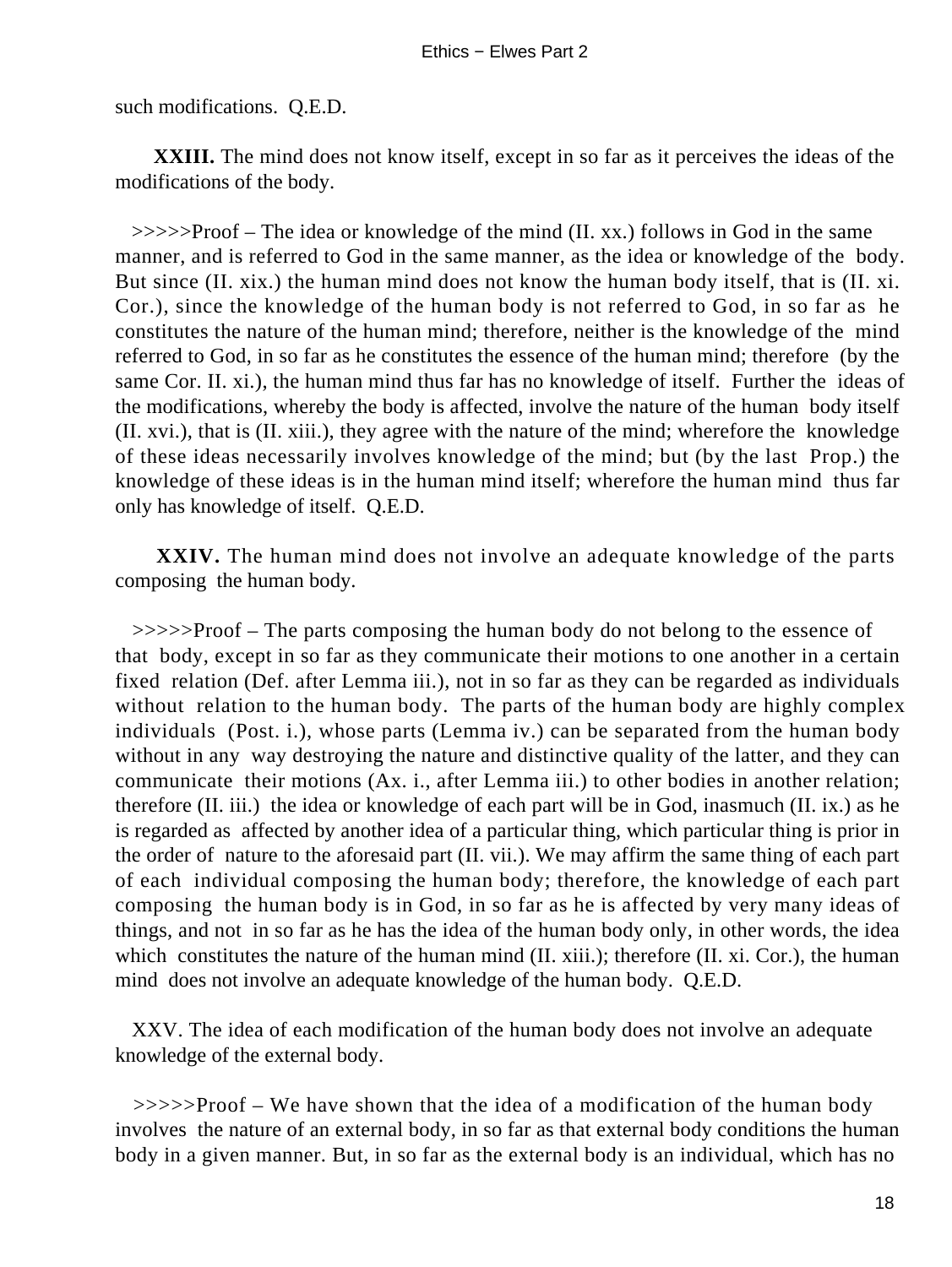reference to the human body, the knowledge or idea thereof is in God (II. ix.), in so far as God is regarded as affected by the idea of a further thing, which (II. vii.) is naturally prior to the said external body. Wherefore an adequate knowledge of the external body is not in God, in so far as he has the idea of the modification of the human body; in other words, the idea of the modification of the human body does not involve an adequate knowledge of the external body. Q.E.D.

**XXVI.** The human mind does not perceive any external body as actually existing, except through the ideas of the modifications of its own body.

 >>>>>Proof – If the human body is in no way affected by a given external body, then (II. vii.) neither is the idea of the human body, in other words, the human mind, affected in any way by the idea of the existence of the said external body, nor does it in any manner perceive its existence. But, in so far as the human body is affected in any way by a given external body, thus far (II. xvi. and Cor.) it perceives that external body. Q.E.D.

body, it has not an adequate knowledge thereof.

 >>>>>Proof – When the human mind regards external bodies through the ideas of the modifications of its own body, we say that it imagines (see II. xvii. note); now the mind can only imagine external bodies as actually existing. Therefore (by II. xxv.), in so far as the mind imagines external bodies, it has not an adequate knowledge of them. Q.E.D.

**XXVII.** The idea of each modification of the human body does not involve an adequate knowledge of the human body itself.

 >>>>>Proof – Every idea of a modification of the human body involves the nature of the human body, in so far as the human body is regarded as affected in a given manner (II. xvi.). But inasmuch as the human body is an individual which may be affected in many other ways, the idea of the said modification, Q.E.D.

**XXVIII.** The ideas of the modifications of the human body, in so far as they have reference only to the human mind, are not clear and distinct, but confused.

 >>>>>Proof – The ideas of the modifications of the human body involve the nature both of the human body and of external bodies (II. xvi.); they must involve the nature not only of the human body but also of its parts; for the modifications are modes (Post. iii.), whereby the parts of the human body, and, consequently, the human body as a whole are affected. But (by II. xxiv., xxv.) the adequate knowledge of external bodies, as also of the parts composing the human body, is not in God, in so far as he is regarded as affected by the human mind, but in so far as he is regarded as affected by other ideas. These ideas of modifications, in so far as they are referred to the human mind alone, are as consequences without premisses, in other words, confused ideas. Q.E.D.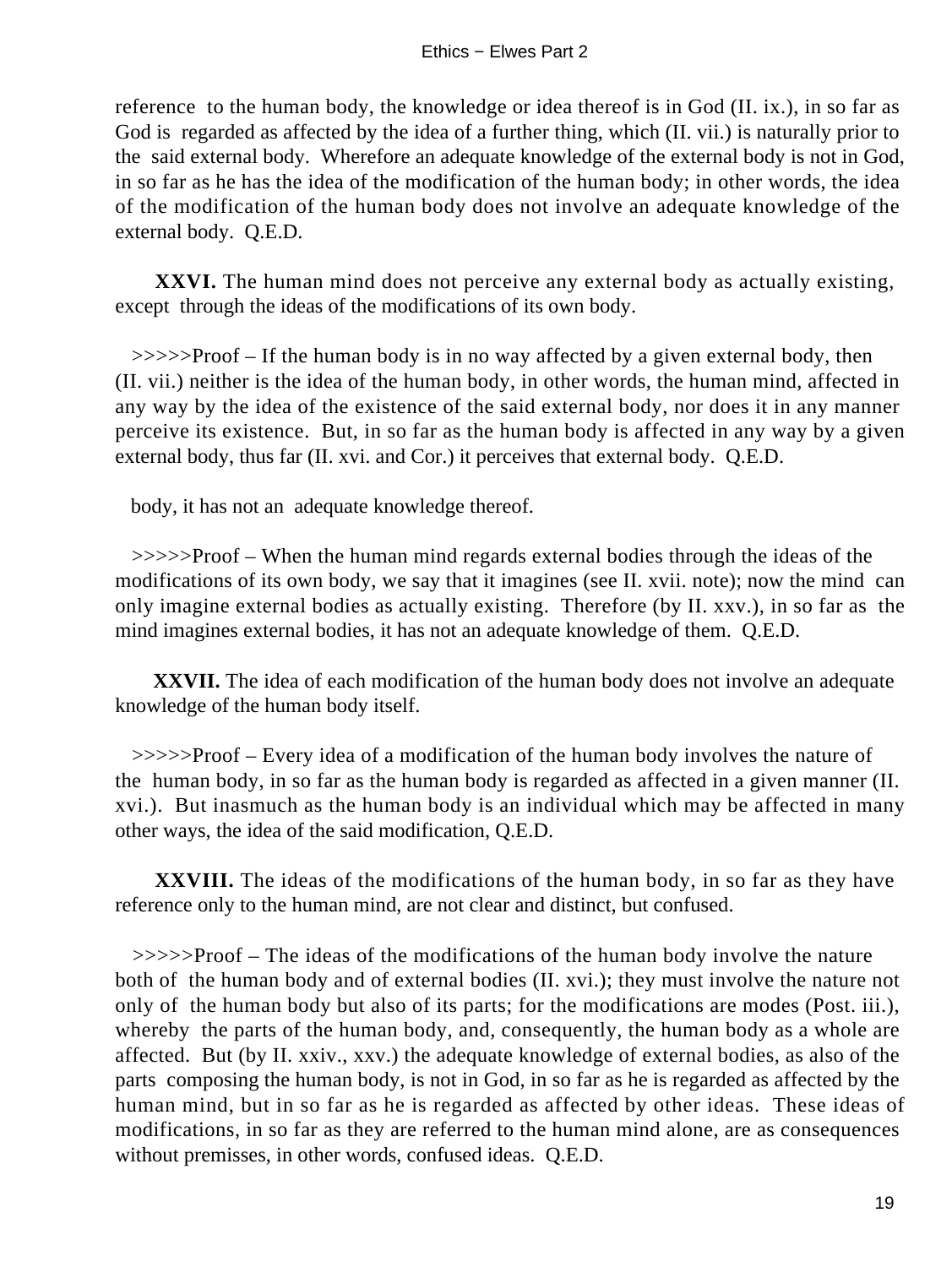\*\*\*\*\*Note – The idea which constitutes the nature of the human mind is, in the same manner, proved not to be, when considered in itself and alone, clear and distinct; as also is the case with the idea of the human mind, and the ideas of the ideas of the modifications of the human body, in so far as they are referred to the mind only, as everyone may easily see.

**XXIX.** The idea of the idea of each modification of the human body does not involve an adequate knowledge of the human mind.

 >>>>>Proof – The idea of a modification of the human body (II. xxvii.) does not involve an adequate knowledge of the said body, in other words, does not adequately express its nature; that is (II. xiii.) it does not agree with the nature of the mind adequately; therefore (I. Ax. vi.) the idea of this idea does not adequately express the nature of the human mind, or does not involve an adequate knowledge thereof.

 perceives things after the common order of nature, has not an adequate but only a confused and fragmentary knowledge of itself, of its own body, and of external bodies. For the mind does not know itself, except in so far as it perceives the ideas of the modifications of body (II. xxiii.). It only perceives its own body (II. xix.) through the ideas of the modifications of body (II. xxiii.). It only perceives its own body (II. xix.) through the ideas of the modifications, and only perceives external bodies through the same means; thus, in so far as it has such ideas of modification, it has not an adequate knowledge of itself (II. xxix.), nor of its own body (II. xxvii.), nor of external bodies (II. xxv.), but only a fragmentary and confused knowledge thereof (II. xxviii. and note). Q.E.D.

 \*\*\*\*\*Note – I say expressly, that the mind has not an adequate but only a confused knowledge of itself, its own body, and of external bodies, whenever it perceives things after the common order of nature; that is, whenever it is determined from without, namely, by the fortuitous play of circumstance, to regard this or that; not at such times as it is determined from within, that is, by the fact of regarding several things at once, to understand their points of agreement, difference, and contrast. Whenever it is determined in anywise from within, it regards things clearly and distinctly, as I will show below.

XXX. We can only have a very inadequate knowledge of the duration of our body.

 >>>>>Proof – The duration of our body does not depend on its essence (II. Ax. i.), nor on the absolute nature of God (I. xxi.). But (I. xxviii.) it is conditioned to exist and operate by causes, which in their turn are conditioned to exist and operate in a fixed and definite relation by other causes, these last again being conditioned by others, and so on to infinity. The duration of our body therefore depends on the common order of nature, or the constitution of things. Now, however a thing may be constituted, the adequate knowledge of that thing is in God, in so far as he has the ideas of all things, and not in so far as he has the idea of the human body only (II. ix. Cor.). Wherefore the knowledge of the duration of our body is in God very inadequate, in so far as he is only regarded as constituting the nature of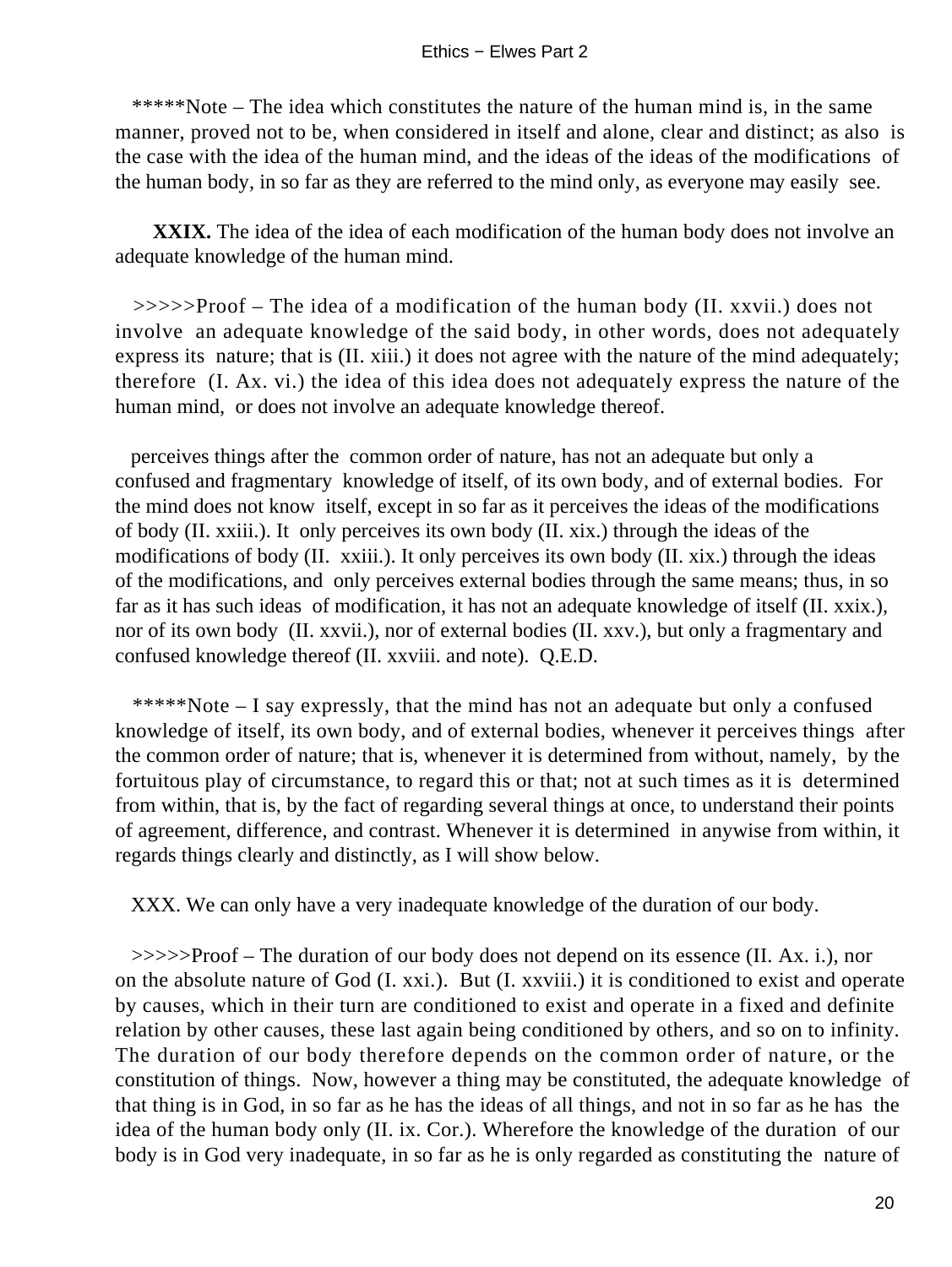the human mind; that is (II. xi. Cor.), this knowledge is very inadequate to our mind. Q.E.D.

**XXXI.** We can only have a very inadequate knowledge of the duration of particular things external to ourselves.

 >>>>>Proof – Every particular thing, like the human body, must be conditioned by another particular thing to exist and operate in a fixed and definite relation; this other particular thing must likewise be conditioned by a third, and so on to infinity (I. xxviii.). As we have shown in the foregoing proposition, from this common property of particular things, we have only a very inadequate knowledge of the duration of our body; we must draw a similar conclusion with regard to the duration of particular things, namely, that we can only have a very inadequate knowledge of the duration thereof. Q.E.D.

 contingent and perishable. For we can have no adequate idea of their duration (by the last Prop.), and this is what we must understand by the contingency and perishableness of things (I. xxxiii., Note i.). For (I. xxix.), except in this sense, nothing is contingent.

**XXXII.** All ideas, in so far as they are referred to God, are true.

 >>>>>Proof – All ideas which are in God agree in every respect with their objects (II. ii. Cor.), therefore (I. Ax. vi.) they are all true. Q.E.D.

**XXXII.** There is nothing positive in ideas, which causes them to be called false.

 >>>>>Proof – If this be denied, conceive, if possible, a positive mode of thinking, which should constitute the distinctive quality of falsehood. Such a mode of thinking cannot be in God (II. xxxii.); external to God it cannot be or be conceived (I. xv.). Therefore there is nothing positive in ideas which causes them to be called false. Q.E.D.

**XXXIV.** Every idea, which in us is absolute or adequate and perfect, is true.

 >>>>>Proof – When we say that an idea in us is adequate and perfect, we say, in other words (II. xi. Cor.), that the idea is adequate and perfect in God, in so far as he constitutes the essence of our mind; consequently (II. xxxii.), we say that such an idea is true. Q.E.D.

**XXXV.** Falsity consists in the privation of knowledge, which inadequate, fragmentary, or confused ideas involve.

 >>>>>Proof – There is nothing positive in ideas, which causes them to be called false (II. xxxiii.); but falsity cannot consist in simple privation (for minds, not bodies, are said to err and to be mistaken), neither can it consist in absolute ignorance, for ignorance and error are not identical; wherefore it consists in the privation of knowledge, which inadequate, fragmentary, or confused ideas involve. Q.E.D.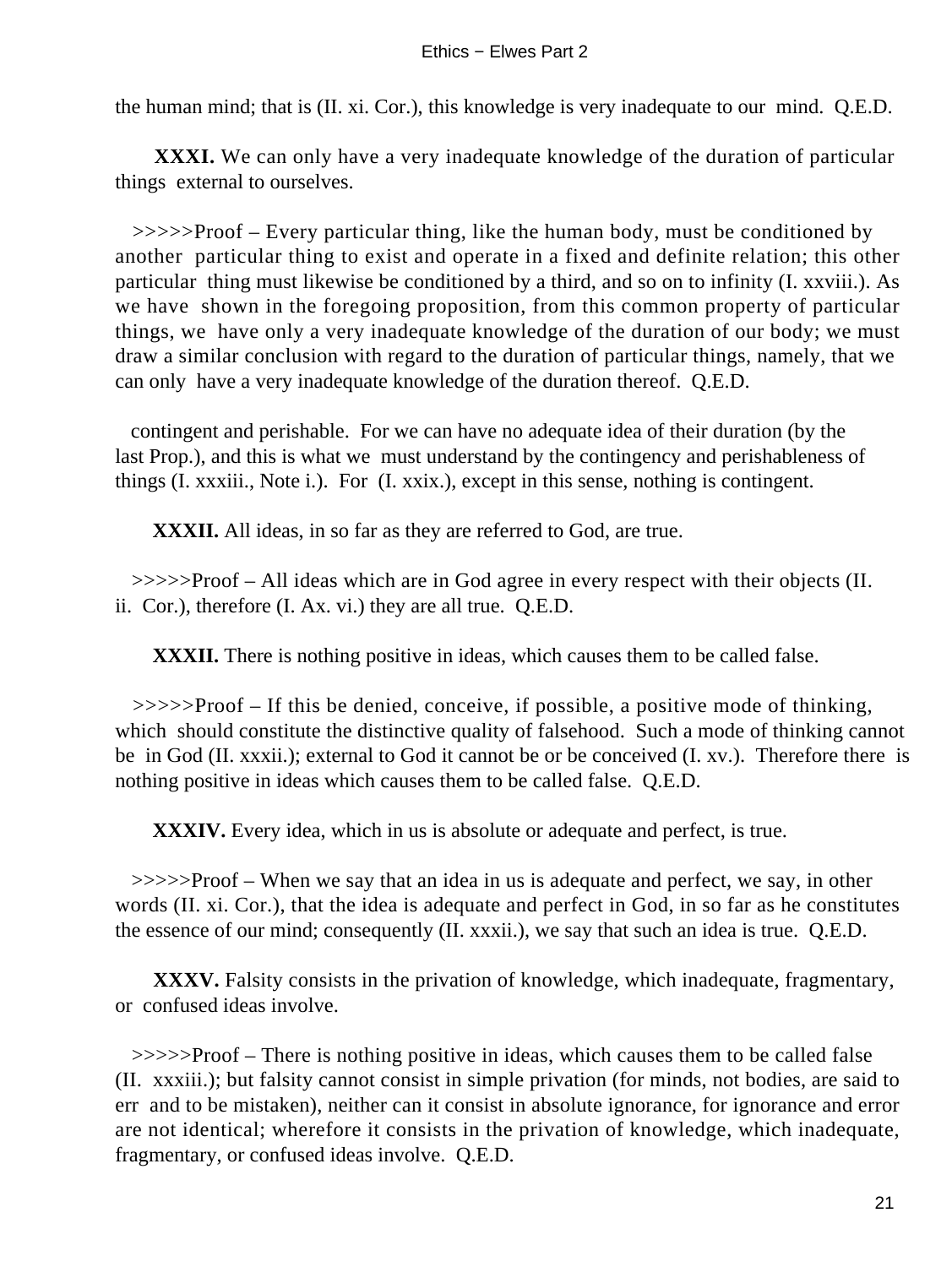\*\*\*\*\*Note – In the note to II. xvii. I explained how error consists in the privation of knowledge, but in order to throw more light on the subject I will give an example. For instance, men are mistaken in thinking themselves free; their opinion is made up of consciousness of their own actions, and ignorance of the causes by which they are conditioned. Their idea of freedom, therefore, is simply their ignorance of any cause for their actions. As for their saying that human actions depend on the will, this is a mere phrase without any idea to correspond thereto. What the will is, and how it moves the body, they none of them know; those who boast of such knowledge, and feign dwellings and habitations for the soul, are wont to provoke either laughter or disgust. So, again, when we look at the sun, we imagine that it is distant from us about two hundred feet; this error does not lie solely in this fancy, but in the fact that, while we thus imagine, we do not know the sun's true distance or the cause of the fancy. For although we afterwards learn, that the sun is distant from us more than six hundred of the earth's diameters, we none the less shall fancy it to be near; for we do not imagine the sun as near us, because we are ignorant of its true distance, but because the modification of our body involves the essence of the sun, in so far as our said body is affected thereby.

**XXXVI.** Inadequate and confused ideas follow by the same necessity, as adequate or clear and distinct ideas.

 >>>>>Proof – All ideas are in God (I. xv.), and in so far as they are referred to God are true (II. xxxii.) and (II. vii. Cor.) adequate; therefore there are no ideas confused or inadequate, except in respect to a particular mind (cf. II. xxiv. and xxviii.); therefore all ideas, whether adequate or inadequate, follow by the same necessity (II. vi.). Q.E.D.

**XXXVII.** That which is common to all (cf. Lemma II, above), and which is equally in a part and in the whole, does not constitute the essence of any particular thing.

 >>>>>Proof – If this be denied, conceive, if possible, that it constitutes the essence of some particular thing; for instance, the essence of B. Then (II. Def. ii.) it cannot without B either exist or be conceived; but this is against our hypothesis. Therefore it does not appertain to B's essence, nor does it constitute the essence of any particular thing. Q.E.D.

**XXXVIII.** Those things, which are common to all, and which are equally in a part and in the whole, cannot be conceived except adequately.

 >>>>>Proof – Let A be something, which is common to all bodies, and which is equally present in the part of any given body and in the whole. I say A cannot be conceived except adequately. For the idea thereof in God will necessarily be adequate (II. vii. Cor.), both in so far as God has the idea of the human body, and also in so far as he has the idea of the modifications of the human body, which (II. xvi., xxv., xxvii.) involve in part the nature of the human body and the nature of external bodies; that is (II. xii., xiii.), the idea in God will necessarily be adequate, both in so far as he constitutes the human mind, and in so far as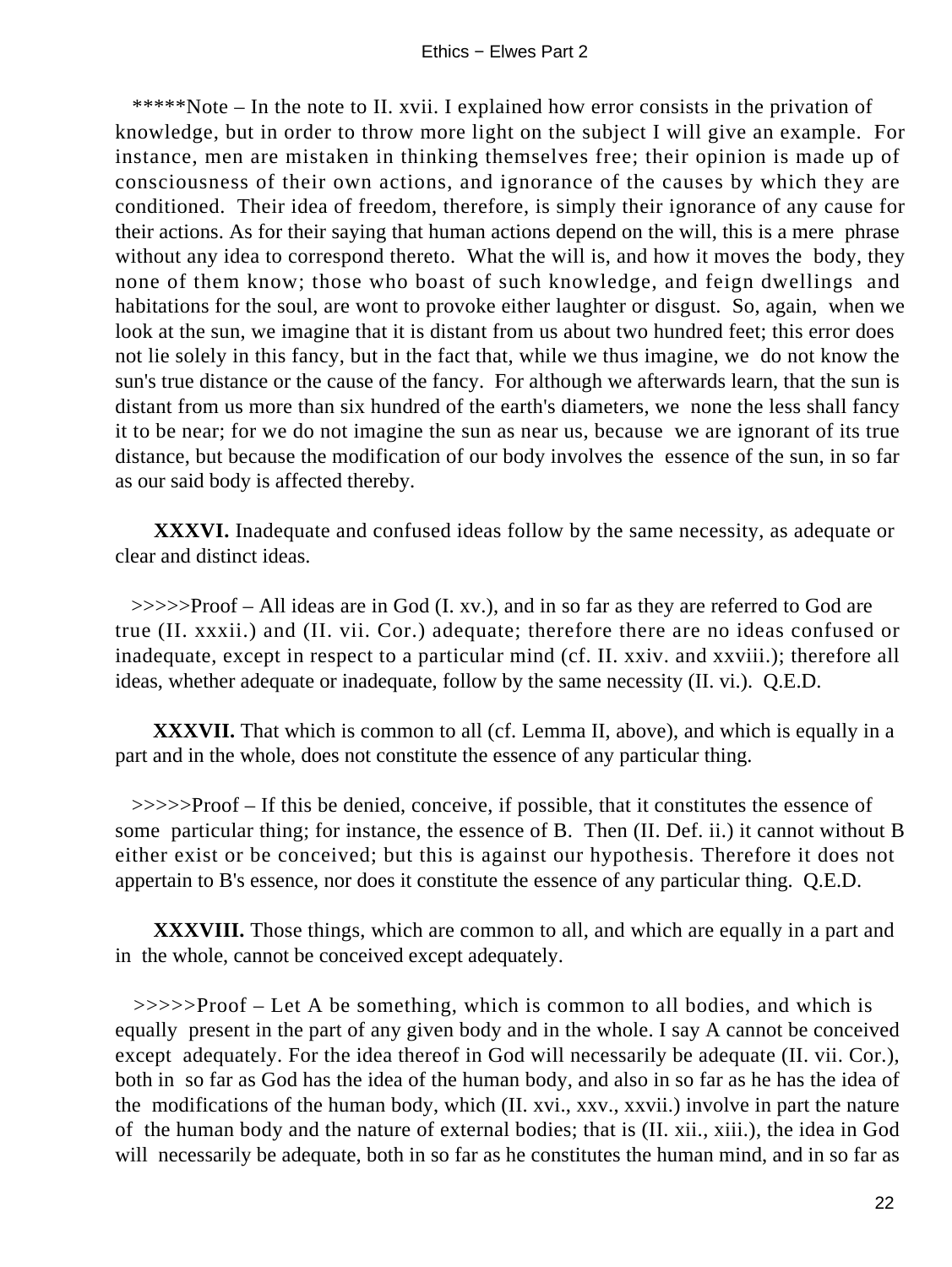he has the ideas, which are in the human mind. Therefore the mind (II. xi. Cor.) necessarily perceives A adequately, and has this adequate perception, both in so far as it perceives itself, and in so far as it perceives its own or any external body, nor can A be conceived in any other manner. Q.E.D.

 notions common to all men; for (by Lemma ii.) all bodies agree in certain respects, which (by the foregoing Prop.) must be adequately or clearly and distinctly perceived by all.

**XXXIX.** That, which is common to and a property of the human body and such other bodies as are wont to affect the human body, and which is present equally in each part of either, or in the whole, will be represented by an adequate idea in the mind.

 >>>>>Proof – If A be that, which is common to and a property of the human body and external bodies, and equally present in the human body and in the said external bodies, in each part of each external body and in the whole, there will be an adequate idea of A in God (II. vii. Cor.), both in so far as he has the idea of the human body, and in so far as he has the ideas of the given external bodies. Let it now be granted, that the human body is affected by an external body through that, which it has in common therewith, namely, A; the idea of this modification will involve the property A (II. xvi.), and therefore (II. vii. Cor.) the idea of this modification, in so far as it involves the property A, will be adequate in God, in so far as God is affected by the idea of the human body; that is (II. xiii.), in so far as he constitutes the nature of the human mind; therefore (II. xi. Cor.) this idea is also adequate in the human mind. Q.E.D.

 perceive adequately more things, in proportion as its body has more in common with other bodies.

 XL. Whatsoever ideas in the mind follow from ideas which are therein adequate, are also themselves adequate.

 >>>>>Proof – This proposition is self−evident. For when we say that an idea in the human mind follows from ideas which are therein adequate, we say, in other words (II. xi. Cor.), that an idea is in the divine intellect, whereof God is the cause, not in so far as he is infinite, nor in so far as he is affected by the ideas of very many particular things, but only in so far as he constitutes the essence of the human mind.

 \*\*\*\*\*Note I – I have thus set forth the cause of those notions, which are common to all men, and which form the basis of our ratiocinations. But there are other causes of certain axioms or notions, which it would be to the purpose to set forth by this method of ours; for it would thus appear what notions are more useful than others, and what notions have scarcely any use at all. Furthermore, we should see what notions are common to all men, and what notions are only clear and distinct to those who are unshackled by prejudice, and we should detect those which are ill−founded. Again we should discern whence the notions called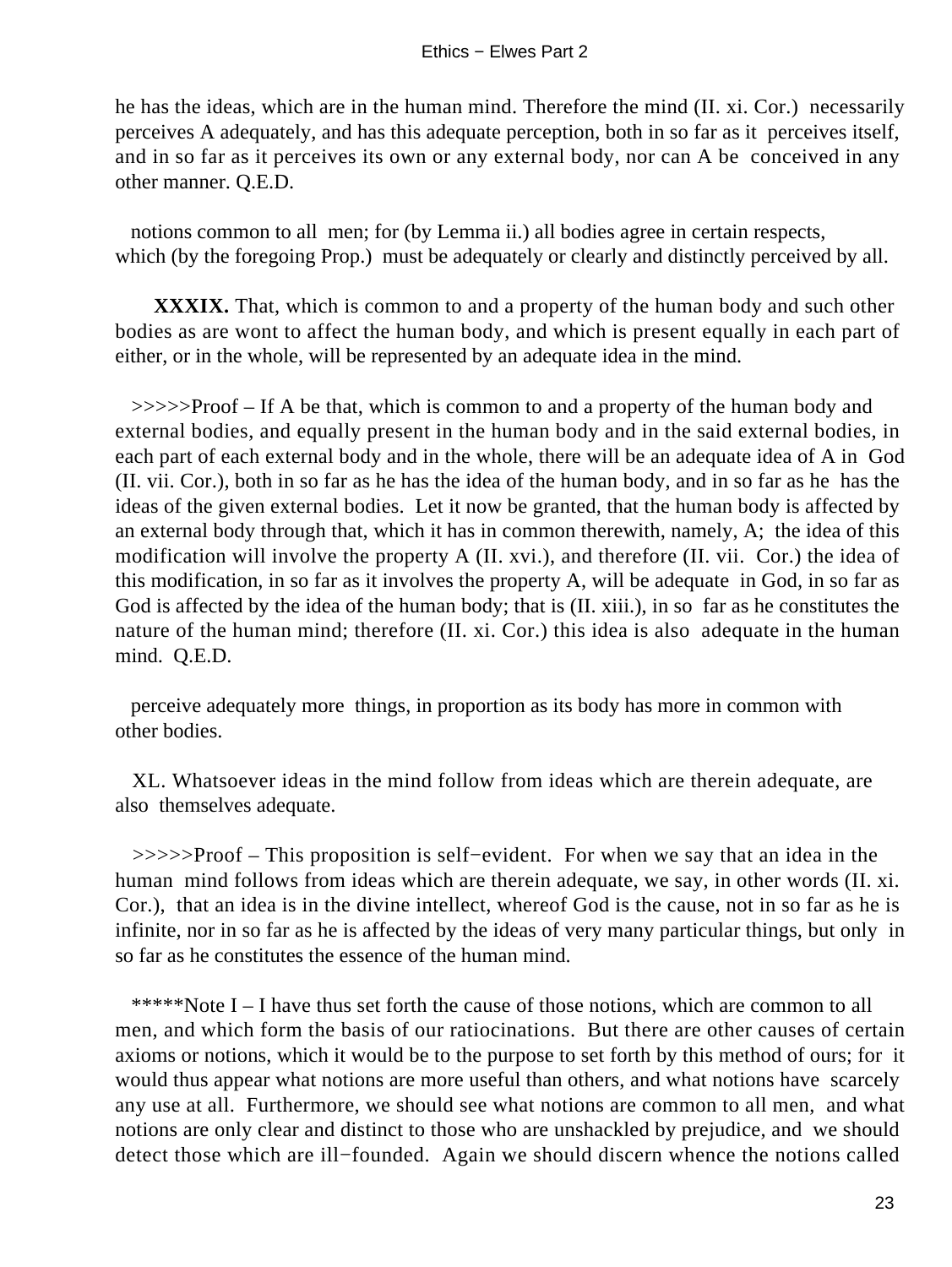«secondary» derived their origin, and consequently the axioms on which they are founded, and other points of interest connected with these questions. But I have decided to pass over the subject here, partly because I have set it aside for another treatise, partly because I am afraid of wearying the reader by too great prolixity. Nevertheless, in order not to omit anything necessary to be known, I will briefly set down the causes, whence are derived the terms styled «transcendental,» such as Being, Thing, Something. These terms arose from the fact, that the human body, being limited, is only capable of distinctly forming a certain number of images (what an image is I explained in the II. xvii. note) within itself at the same time; if this number be exceeded, the images will begin to be confused; if this number of images, of which the body is capable of forming distinctly within itself, be largely exceeded, all will become entirely confused one with another. This being so, it is evident (from II. Prop. xvii. Cor., and xviii.) that the human mind can distinctly imagine as many things simultaneously, as its body can form images simultaneously. When the images become quite confused in the body, the mind also imagines all bodies confusedly without any distinction, and will comprehend them, as it were, under one attribute, namely, under the attribute of Being, Thing, The same conclusion can be drawn from the fact that images are not always equally vivid, and from other analogous causes, which there is no need to explain here; for the purpose which we have in view it is sufficient for us to consider one only. All may be reduced to this, that these terms represent ideas in the highest degree confused. From similar causes arise those notions, which we call «general,» such as man, horse, dog, They arise, to wit, from the fact that so many images, for instance, of men, are formed simultaneously in the human mind, that the powers of imagination break down, not indeed utterly, but to the extent of the mind losing count of small differences between individuals (e.g. colour, size, and their definite number, and only distinctly imagining that, in which all the individuals, in so far as the body is affected by them, agree; for that is the point, in which each of the said individuals chiefly affected the body; this the mind expresses by the name man, and this it predicates of an infinite number of particular individuals. For, as we have said, it is unable to imagine the definite number of individuals. We must, however, bear in mind, that these general notions are not formed by all men in the same way, but vary in each individual according as the point varies, whereby the body has been most often affected and which the mind most easily imagines or remembers. For instance, those who have most often regarded with admiration the stature of man, will by the name of man understand an animal of erect stature; those who have been accustomed to regard some other attribute, will form a different general image of man, for instance, that man is a laughing animal, a two−footed animal without feathers, a rational animal, and thus, in other cases, everyone will form general images of things according to the habit of his body.

 It is thus not to be wondered at, that among philosophers, who seek to explain things in nature merely by the images formed of them, so many controversies should have arisen.

 \*\*\*\*\*Note II – From all that has been said above it is clear, that we, in many cases, perceive and form our general notions:  $- (1)$ . From particular things represented to our intellect fragmentarily, confusedly, and without order through our senses (II. xxix. Cor.); I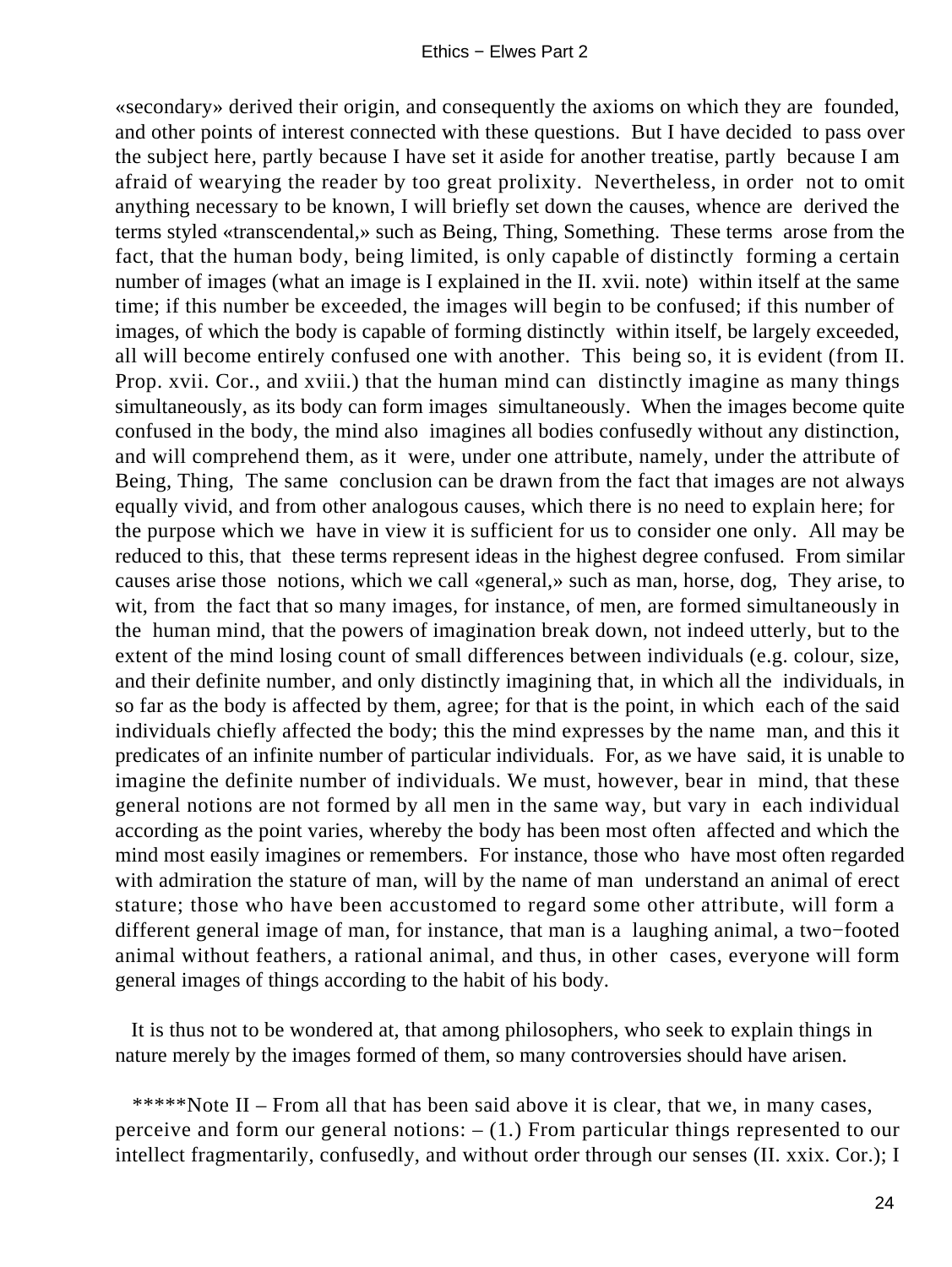have settled to call such perceptions by the name of knowledge from the mere suggestions of experience. (2.) From symbols, e.g., from the fact of having read or heard certain words we remember things and form certain ideas concerning them, similar to those through which we imagine things (II. xviii. Note). I shall call both these ways of regarding things «knowledge of the first kind,» «opinion,» or «imagination.» (3.) From the fact that we have notions common to all men, and adequate ideas of the properties of things (II. xxxviii. Cor., xxxix. and Cor., and xl.); this I call «reason» and «knowledge of the second kind.» Besides these two kinds of knowledge, there is, as I will hereafter show, a third kind of knowledge, which we will call intuition. This kind of knowledge proceeds from an adequate idea of the absolute essence of certain attributes of God to the adequate knowledge of the essence of things. I will illustrate all three kinds of knowledge by a single example. Three numbers are given for finding a fourth, which shall be to the third as the second is to the first. Tradesmen without hesitation multiply the second by the third, and divide the product by the first; either because they have not forgotten the rule which they received from a master without any proof, or because they have often made trial of it with simple numbers, or by virtue of the proof of the nineteenth proposition of the seventh book of Euclid, namely, in virtue of the general property of proportionals.

 But with very simple numbers there is no need of this. For instance, one, two, three being given, everyone can see that the fourth proportional is six; and this is much clearer, because we infer the fourth number from an intuitive grasping of the ratio, which the first bears to the second.

 XLI. Knowledge of the first kind is the only source of falsity, knowledge of the second and third kinds is necessarily true.

 >>>>>Proof – To knowledge of the first kind we have (in the foregoing note) assigned all those ideas, which are inadequate and confused; therefore this kind of knowledge is the only source of falsity (II. xxxv.). Furthermore, we assigned to the second and third kinds of knowledge those ideas which are adequate; therefore these kinds are necessarily true (II. xxxiv.). Q.E.D.

**XLII.** Knowledge of the second and third kinds, not knowledge of the first kind, teaches us to distinguish the true from the false.

 >>>>>Proof – This proposition is self−evident. He, who knows how to distinguish between true and false, must have an adequate idea of true and false. That is (II. xl., note ii.), he must know the true and the false by the second or third kind of knowledge.

**XLIII.** He, who has a true idea, simultaneously knows that he has a true idea, and cannot doubt of the truth of the thing perceived.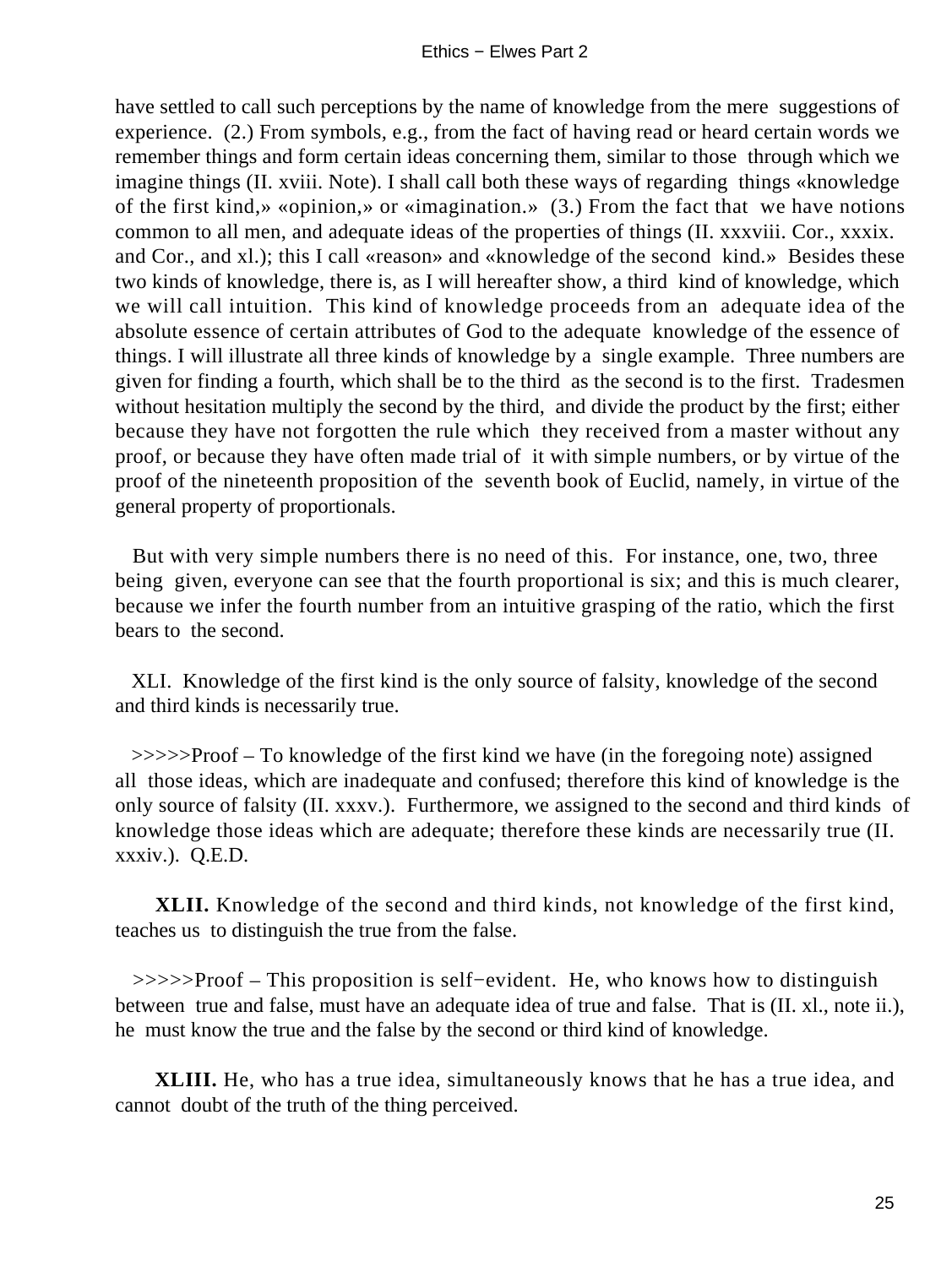>>>>>Proof – A true idea in us is an idea which is adequate in God, in so far as he is displayed through the nature of the human mind (II. xi. Cor.). Let us suppose that there is in God, in so far as he is displayed through the human mind, an adequate idea, A. The idea of this idea must also necessarily be in God, and be referred to him in the same way as the idea A (by II. xx., whereof the proof is of universal application). But the idea A is supposed to be referred to God, in so far as he is displayed through the human mind; therefore, the idea of the idea A must be referred to God in the same manner; that is (by II. xi. Cor.), the adequate idea of the idea A will be in the mind, which has the adequate idea A; therefore he, who has an adequate idea or knows a thing truly (II. xxxiv.), must at the same time have an adequate idea or true knowledge of his knowledge; that is, obviously, he must be assured. Q.E.D.

 \*\*\*\*\*Note – I explained in the note to II. xxi. what is meant by the idea of an idea; but we may remark that the foregoing proposition is in itself sufficiently plain. No one, who has a true idea, is ignorant that a true idea involves the highest certainty. For to have a true idea is only another expression for knowing a thing perfectly, or as well as possible. No one, indeed, can doubt of this, unless he thinks that an idea is something lifeless, like a picture on a panel, and not a mode of thinking – namely, the very act of understanding. And who, I ask, can know that he understands anything, unless he do first understand it? In other words, who can know that he is sure of a thing, unless he be first sure of that thing? Further, what can there be more clear, and more certain, than a true idea as a standard of truth? Even as light displays both itself and darkness, so is truth a standard both of itself and of falsity.

 I think I have thus sufficiently answered these questions – namely, if a true idea is distinguished from a false idea, only in so far as it is said to agree with its object, a true idea has no more reality or perfection than a false idea (since the two are only distinguished by an extrinsic mark); consequently, neither will a man who has a true idea have any advantage over him who has only false ideas. Further, how comes it that men have false ideas? Lastly, how can anyone be sure, that he has ideas which agree with their objects? These questions, I repeat, I have, in my opinion, sufficiently answered. The difference between a true idea and a false idea is plain: from what was said in II. xxxv., the former is related to the latter as being is to not−being. The causes of falsity I have set forth very clearly in II. xix. and II. xxxv. with the note. From what is there stated, the difference between a man who has true ideas, and a man who has only false ideas, is made apparent. As for the last question – as to how a man can be sure that he has ideas that agree with their objects, I have just pointed out, with abundant clearness, that his knowledge arises from the simple fact, that he has an idea which corresponds with its object – in other words, that truth is its own standard. We may add that our mind, in so far as it perceives things truly, is part of the infinite intellect of God (II. xi. Cor.); therefore, the clear and distinct ideas of the mind are as necessarily true as the ideas of God.

**XLIV.** It is not in the nature of reason to regard things as contingent, but as necessary.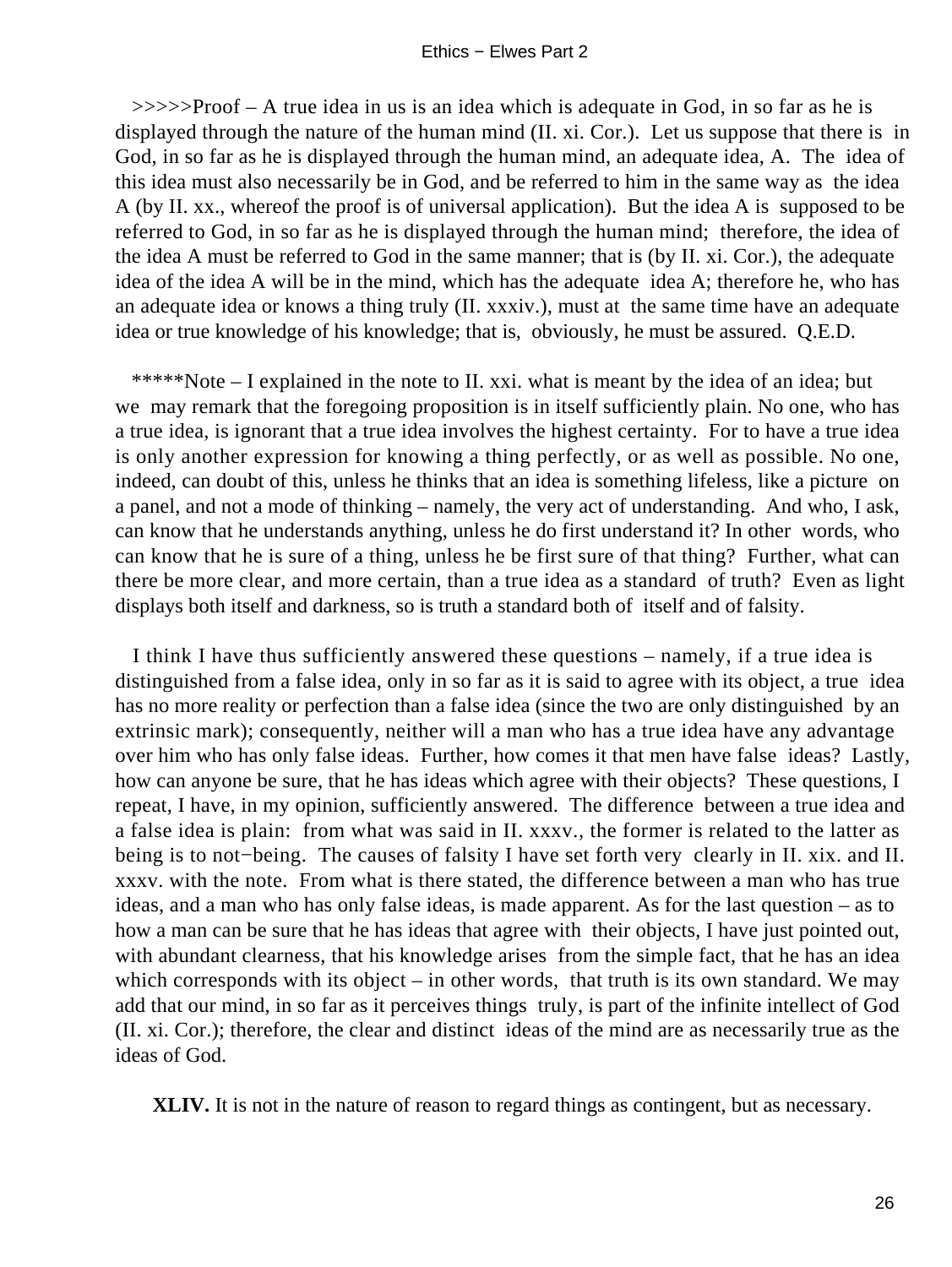>>>>>Proof – It is in the nature of reason to perceive things truly (II. xli.), namely (I. Ax. vi.), as they are in themselves – that is (I. xxix.), not as contingent, but as necessary. Q.E.D.

 imagination that we consider things, whether in respect to the future or the past, as contingent.

 \*\*\*\*\*Note – How this way of looking at things arises, I will briefly explain. We have shown above (II. xvii. and Cor.) that the mind always regards things as present to itself, even though they be not in existence, until some causes arise which exclude their existence and presence. Further (II. xviii.), we showed that, if the human body has once been affected by two external bodies simultaneously, the mind, when it afterwards imagines one of the said external bodies, will straightway remember the other – that is, it will regard both as present to itself, unless there arise causes which exclude their existence and presence. Further, no one doubts that we imagine time, from the fact that we imagine bodies to be moved some more slowly than others, some more quickly, some at equal speed. Thus, let us suppose that a child yesterday saw Peter for the first time in the morning, Paul at noon, and Simon in the evening; then, that today he again sees Peter in the morning. It is evident, from II. Prop. xviii., that, as soon as he sees the morning light, he will imagine that the sun will traverse the same parts of the sky, as it did when he saw it on the preceding day; in other words, he will imagine a complete day, and, together with his imagination of the morning, he will imagine Peter; with noon, he will imagine Paul; and with evening, he will imagine Simon – that is, he will imagine the existence of Paul and Simon in relation to a future time; on the other hand, if he sees Simon in the evening, he will refer Peter and Paul to a past time, by imagining them simultaneously with the imagination of a past time. If it should at any time happen, that on some other evening the child should see James instead of Simon, he will, on the following morning, associate with his imagination of evening sometimes Simon, sometimes James, not both together: for the child is supposed to have seen, at evening, one or other of them, not both together. His imagination will therefore waver; and, with the imagination of future evenings, he will associate first one, then the other – that is, he will imagine them in the future, neither of them as certain, but both as contingent. This wavering of the imagination will be the same, if the imagination be concerned with things which we thus contemplate, standing in relation to time past or time present: consequently, we may imagine things as contingent, whether they be referred to time present, past, or future.

things under a certain form of eternity (sub quadam aeternitatis specie).

 >>>>>Proof – It is in the nature of reason to regard things, not as contingent, but as necessary (II. xliv.). Reason perceives this necessity of things (II. xli.) truly – that is (I. Ax. vi.), as it is in itself. But (I. xvi.) this necessity of things is the very necessity of the eternal nature of God; therefore, it is in the nature of reason to regard things under this form of eternity. We may add that the bases of reason are the notions (II. xxxviii.), which answer to things common to all, and which (II. xxxvii.) do not answer to the essence of any particular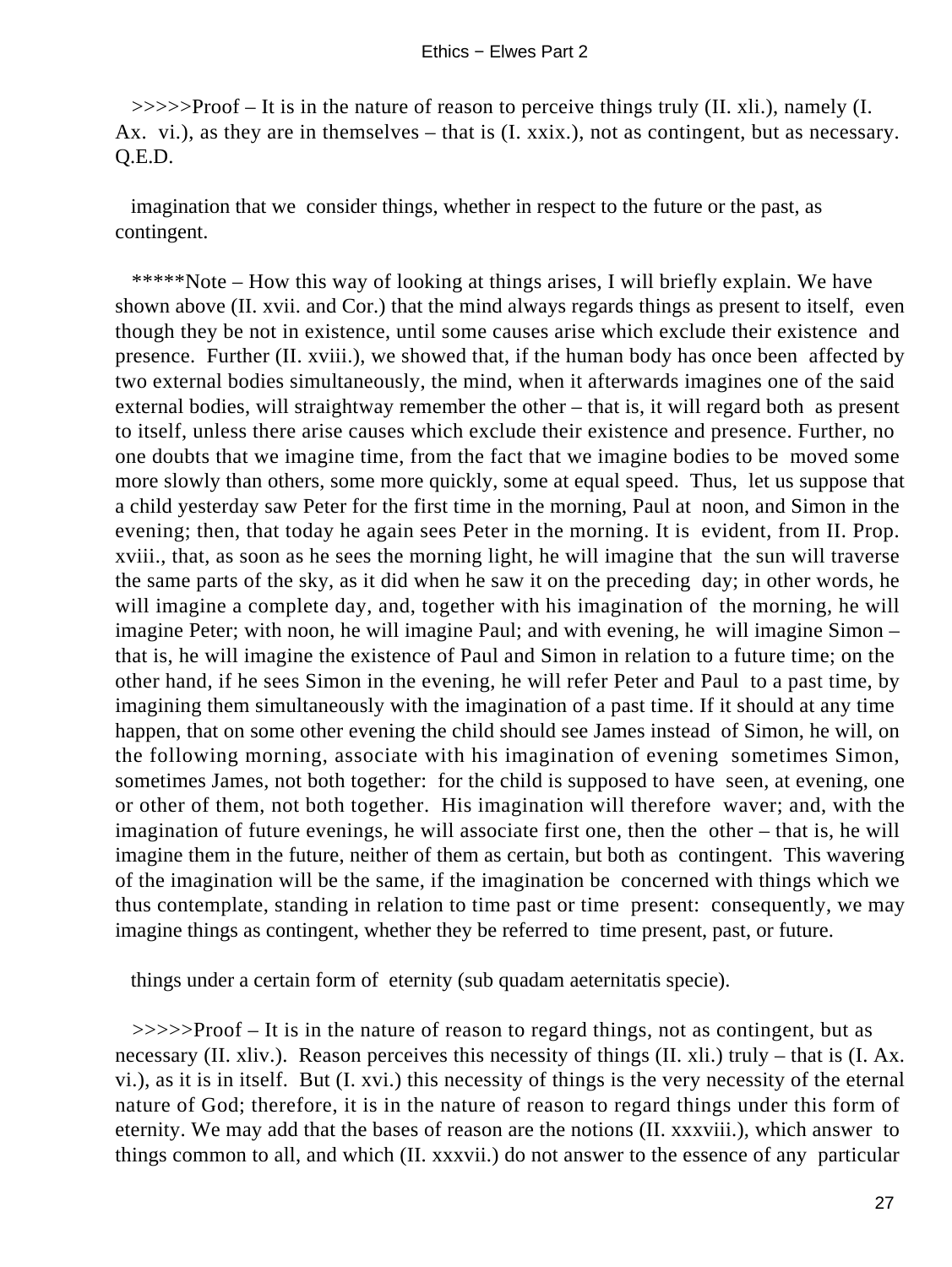thing: which must therefore be conceived without any relation to time, under a certain form of eternity.

 XLV. Every idea of every body, or of every particular thing actually existing, necessarily involves the eternal and infinite essence of God.

 >>>>>Proof – The idea of a particular thing actually existing necessarily involves both the existence and the essence of the said thing (II. viii.). Now particular things cannot be conceived without God (I. xv.); but, inasmuch as (II. vi.) they have God for their cause, in so far as he is regarded under the attribute of which the things in question are modes, their ideas must necessarily involve (I. Ax. iv.) the conception of the attributes of those ideas – that is (I. vi.), the eternal and infinite essence of God. Q.E.D.

 \*\*\*\*\*Note – By existence I do not here mean duration – that is, existence in so far as it is conceived abstractedly, and as a certain form of quantity. I am speaking of the very nature of existence, which is assigned to particular things, because they follow in infinite numbers and in infinite ways from the eternal necessity of God's nature (I. xvi.). I am speaking, I repeat, of the very existence of particular things, in so far as they are in God. For although each particular thing be conditioned by another particular thing to exist in a given way, yet the force whereby each particular thing perseveres in existing follows from the eternal necessity of God's nature (cf. I. xxiv. Cor.).

**XLVI.** The knowledge of the eternal and infinite essence of God which every idea involves is adequate and perfect.

 >>>>>Proof – The proof of the last proposition is universal; and whether a thing be considered as a part or a whole, the idea thereof, whether of the whole or of a part (by the last Prop.), will involve God's eternal and infinite essence. Wherefore, that, which gives knowledge of the eternal and infinite essence of God, is common to all, and is equally in the part and in the whole; therefore (II. xxxviii.) this knowledge will be adequate. Q.E.D.

**XLVII.** The human mind has an adequate knowledge of the eternal and infinite essence of God.

 >>>>>Proof – The human mind has ideas (II. xxii.), from which (II. xxiii.) it perceives itself and its own body (II. xix.) and external bodies (II. xvi. Cor. i. and II. xvii.) as actually existing; therefore (II. xlv. and xlvi.) it has an adequate knowledge of the eternal and infinite essence of God. Q.E.D.

 \*\*\*\*\*Note – Hence we see, that the infinite essence and the eternity of God are known to all. Now as all things are in God, and are conceived through God, we can from this knowledge infer many things, which we may adequately know, and we may form that third kind of knowledge of which we spoke in the note to II. xl., and of the excellence and use of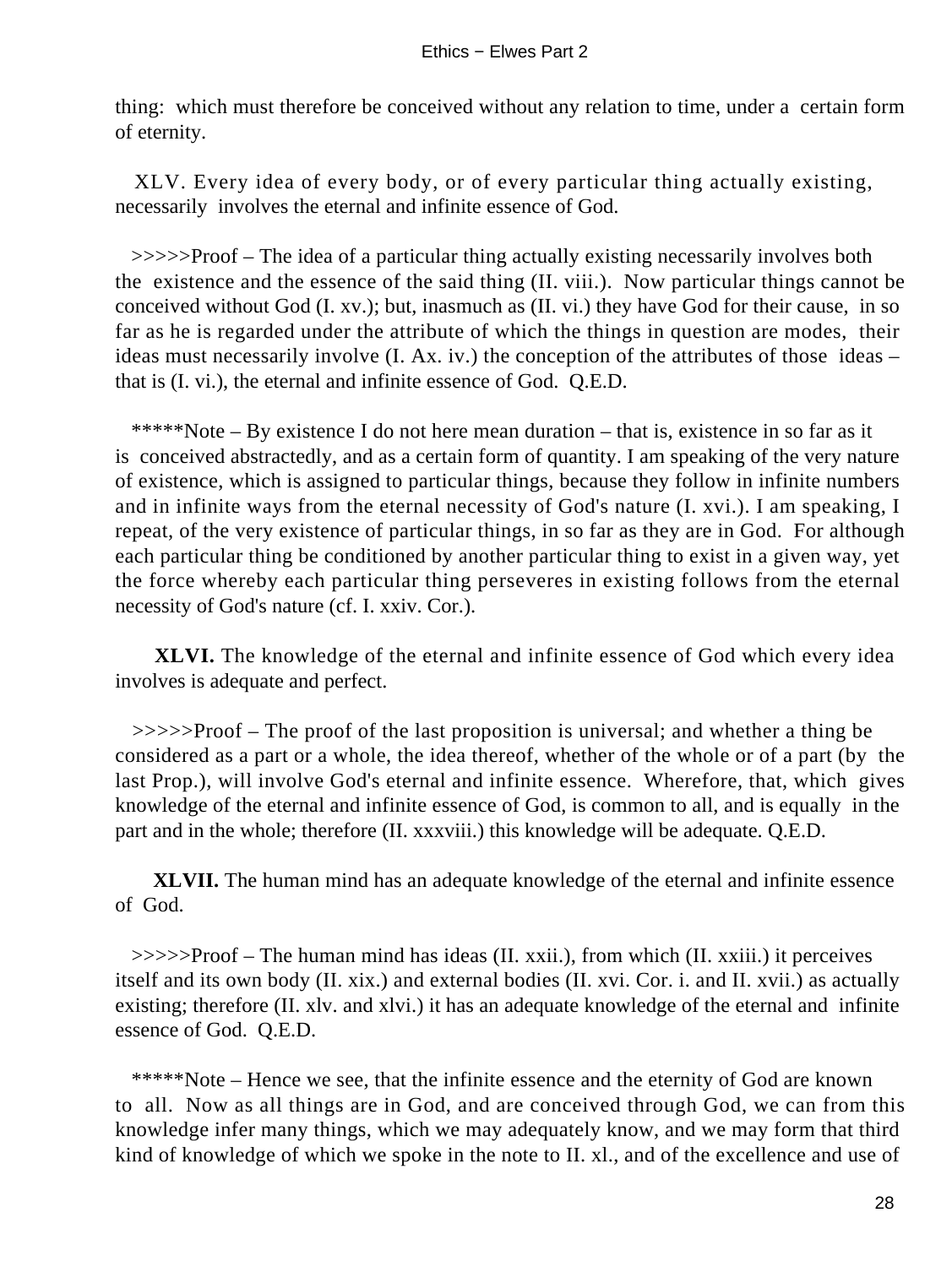which we shall have occasion to speak in Part V. Men have not so clear a knowledge of God as they have of general notions, because they are unable to imagine God as they do bodies, and also because they have associated the name God with images of things that they are in the habit of seeing, as indeed they can hardly avoid doing, being, as they are, men, and continually affected by external bodies. Many errors, in truth, can be traced to this head, namely, that we do not apply names to things rightly. For instance, when a man says that the lines drawn from the centre of a circle to its circumference are not equal, he then, at all events, assuredly attaches a meaning to the word circle different from that assigned by mathematicians. So again, when men make mistakes in calculation, they have one set of figures in their mind, and another on the paper. If we could see into their minds, they do not make a mistake; they seem to do so, because we think, that they have the same numbers in their mind as they have on the paper. If this were not so, we should not believe them to be in error, any more than I thought that a man was in error, whom I lately heard exclaiming that his entrance hall had flown into a neighbour's hen, for his meaning seemed to me sufficiently clear. Very many controversies have arisen from the fact, that men do not rightly explain their meaning, or do not rightly interpret the meaning of others. For, as a matter of fact, as they flatly contradict themselves, they assume now one side, now another, of the argument, so as to oppose the opinions, which they consider mistaken and absurd in their opponents.

**XLVIII.** In the mind there is no absolute or free will; but the mind is determined to wish this or that by a cause, which has also been determined by another cause, and this last by another cause, and so on to infinity.

 >>>>>Proof – The mind is a fixed and definite mode of thought (II. xi.), therefore it cannot be the free cause of its actions (I. xvii. Cor. ii.); in other words, it cannot have an absolute faculty of positive or negative volition; but (by I. xxviii.) it must be determined by a cause, which has also been determined by another cause, and this last by another, Q.E.D.

 \*\*\*\*\*Note – In the same way it is proved, that there is in the mind no absolute faculty of understanding, desiring, loving, Whence it follows, that these and similar faculties are either entirely fictitious, or are merely abstract and general terms, such as we are accustomed to put together from particular things. Thus the intellect and the will stand in the same relation to this or that idea, or this or that volition, as «lapidity» to this or that stone, or as «man» to Peter and Paul. The cause which leads men to consider themselves free has been set forth in the Appendix to Part I. But, before I proceed further, I would here remark that, by the will to affirm and decide, I mean the faculty, not the desire. I mean, I repeat, the faculty, whereby the mind affirms or denies what is true or false, not the desire, wherewith the mind wishes for or turns away from any given thing. After we have proved, that these faculties of ours are general notions, which cannot be distinguished from the particular instances on which they are based, we must inquire whether volitions themselves are anything besides the ideas of things. We must inquire, I say, whether there is in the mind any affirmation or negation beyond that, which the idea, in so far as it is an idea, involves.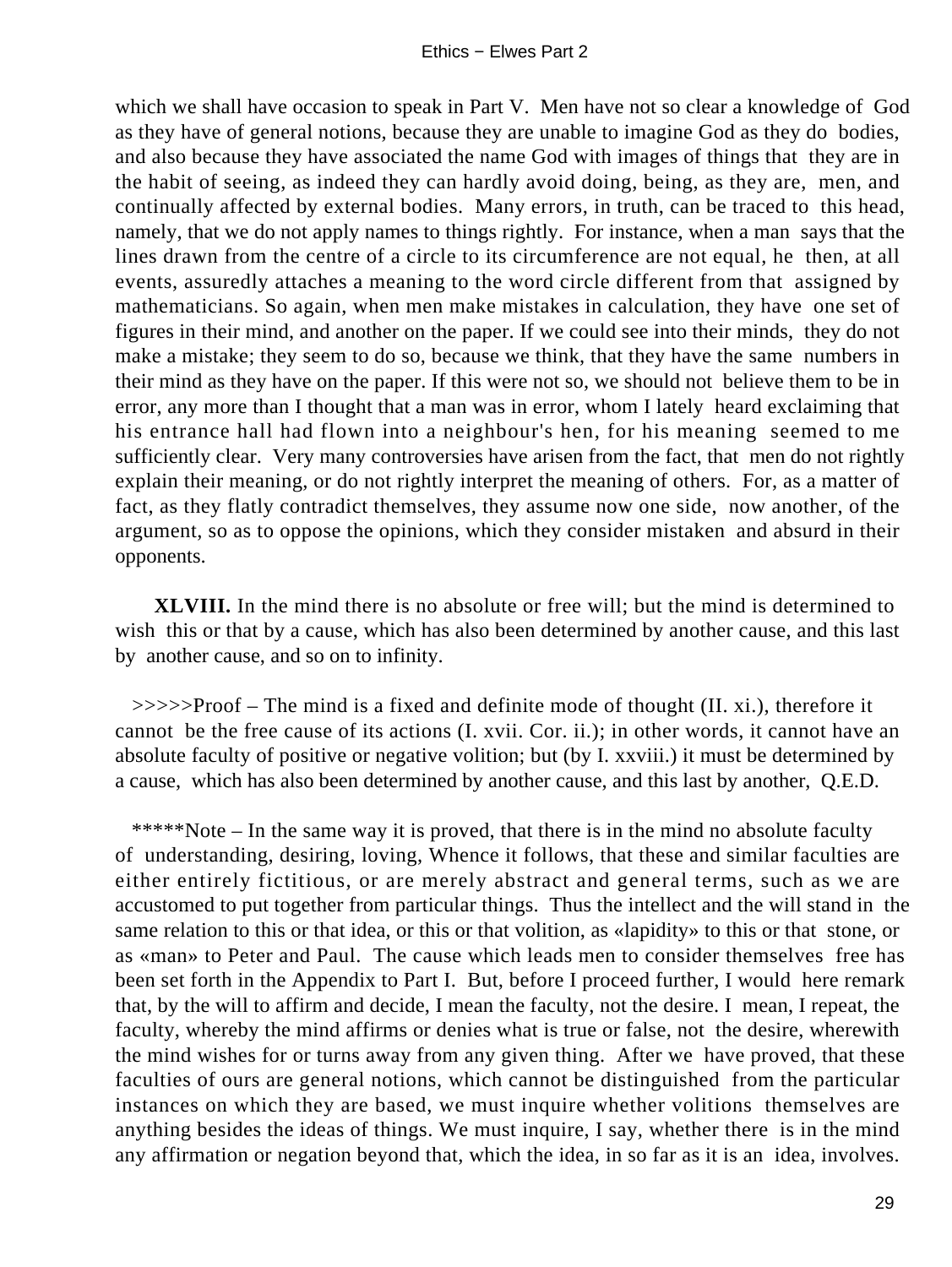On which subject see the following proposition, and II. Def. iii., lest the idea of pictures should suggest itself. For by ideas I do not mean images such as are formed at the back of the eye, or in the midst of the brain, but the conceptions of thought.

**XLIX.** There is in the mind no volition or affirmation and negation, save that which an idea, inasmuch as it is an idea, involves.

 >>>>>Proof – There is in the mind no absolute faculty of positive or negative volition, but only particular volitions, namely, this or that affirmation, and this or that negation. Now let us conceive a particular volition, namely, the mode of thinking whereby the mind affirms, that the three interior angles of a triangle are equal to two right angles. This affirmation involves the conception or idea of a triangle, that is, without the idea of a triangle it cannot be conceived. It is the same thing to say, that the concept A must involve the concept B, as it is to say, that A cannot be conceived without B. Further, this affirmation cannot be made (II. Ax. iii.) without the idea of a triangle. Therefore, this affirmation can neither be nor be conceived, without the idea of a triangle. Again, this idea of a triangle must involve this same affirmation, namely, that its three interior angles are equal to two right angles. Wherefore, and vice versa, this idea of a triangle can neither be nor be conceived without this affirmation, therefore, this affirmation belongs to the essence of the idea of a triangle, and is nothing besides. What we have said of this volition (inasmuch as we have selected it at random) may be said of any other volition, namely, that it is nothing but an idea. Q.E.D.

 >>>>>Proof – Will and understanding are nothing beyond the individual volitions and ideas (II. xlviii. and note). But a particular volition and a particular idea are one and the same (by the foregoing Prop.); therefore, will and understanding are one and the same. Q.E.D.

 \*\*\*\*\*Note – We have thus removed the cause which is commonly assigned for error. For we have shown above, that falsity consists solely in the privation of knowledge involved in ideas which are fragmentary and confused. Wherefore, a false idea, inasmuch as it is false, does not involve certainty. When we say, then, that a man acquiesces in what is false, and that he has no doubts on the subject, we do not say that he is certain, but only that he does not doubt, or that he acquiesces in what is false, inasmuch as there are no reasons, which should cause his imagination to waver (see II. xliv. note). Thus, although the man be assumed to acquiesce in what is false, we shall never say that he is certain. For by certainty we mean something positive (II. xliii. and note), not merely the absence of doubt.

 However, in order that the foregoing proposition may be fully explained, I will draw attention to a few additional points, and I will furthermore answer the objections which may be advanced against our doctrine. Lastly, in order to remove every scruple, I have thought it worth while to point out some of the advantages, which follow therefrom. I say «some,» for they will be better appreciated from what we shall set forth in the fifth part.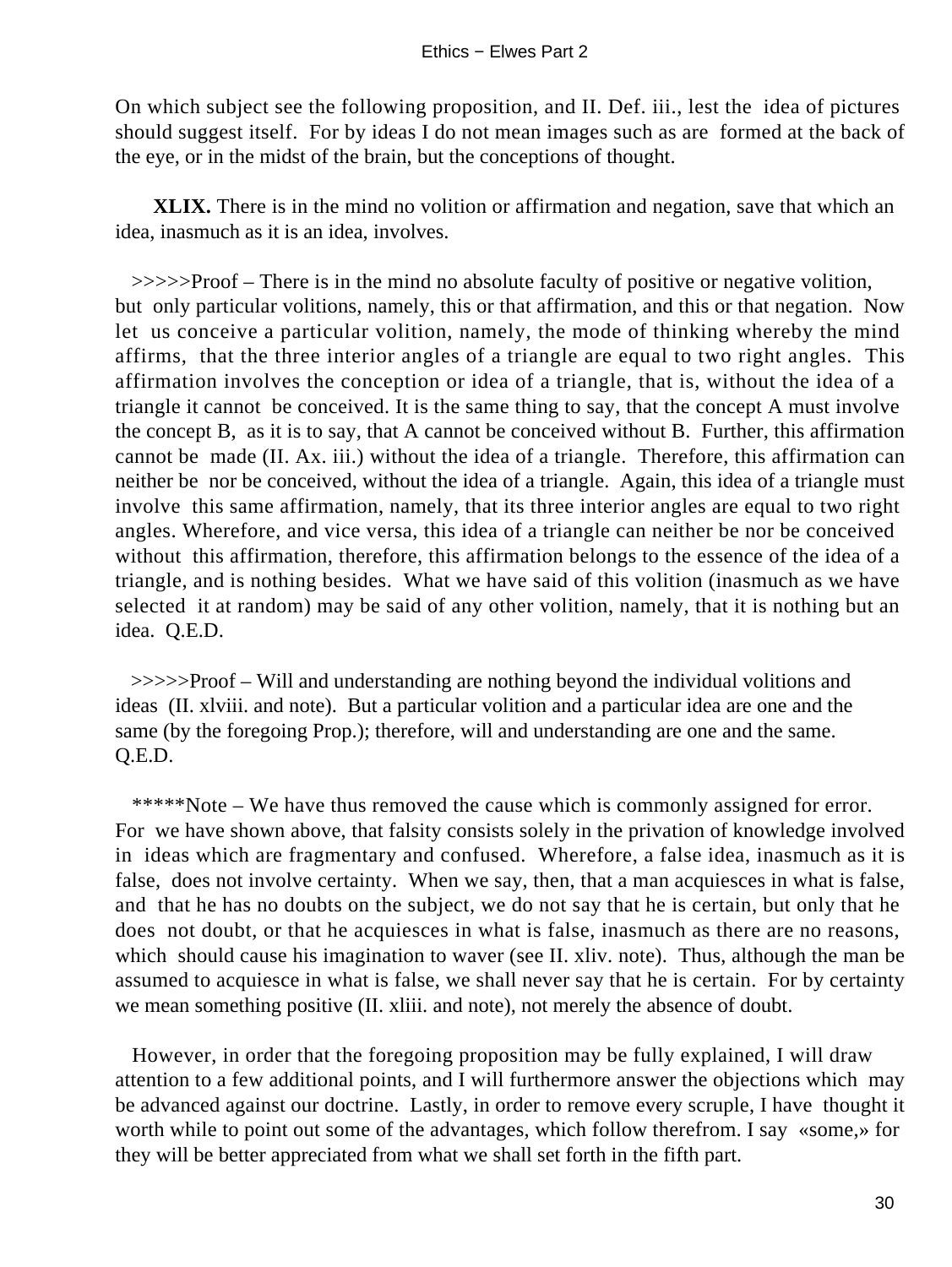I begin, then, with the first point, and warn my readers to make an accurate distinction between an idea, or conception of the mind, and the images of things which we imagine. It is further necessary that they should distinguish between idea and words, whereby we signify things. These three – namely, images, words, and ideas – are by many persons either entirely confused together, or not distinguished with sufficient accuracy or care, and hence people are generally in ignorance, how absolutely necessary is a knowledge of this doctrine of the will, both for philosophic purposes and for the wise ordering of life. Those who think that ideas consist in images which are formed in us by contact with external bodies, persuade themselves that the ideas of those things, whereof we can form no mental picture, are not ideas, but only figments, which we invent by the free decree of our will; they thus regard ideas as though they were inanimate pictures on a panel, and, filled with this misconception, do not see that an idea, inasmuch as it is an idea, involves an affirmation or negation. Again, those who confuse words with ideas, or with the affirmation which an idea involves, think that they can wish something contrary to what they feel, affirm, or deny. This misconception will easily be laid aside by one, who reflects on the nature of knowledge, and seeing that it in no wise involves the conception of extension, will therefore clearly understand, that an idea (being a mode of thinking) does not consist in the image of anything, nor in words. The essence of words and images is put together by bodily motions, which in no wise involve the conception of thought.

 These few words on this subject will suffice: I will therefore pass on to consider the objections, which may be raised against our doctrine. Of these, the first is advanced by those, who think that the will has a wider scope than the understanding, and that therefore it is different therefrom. The reason for their holding the belief, that the will has wider scope than the understanding, is that they assert, that they have no need of an increase in their faculty of assent, that is of affirmation or negation, in order to assent to an infinity of things which we do not perceive, but that they have need of an increase in their faculty of understanding. The will is thus distinguished from the intellect, the latter being finite and the former infinite. Secondly, it may be objected that experience seems to teach us especially clearly, that we are able to suspend our judgment before assenting to things which we perceive; this is confirmed by the fact that no one is said to be deceived, in so far as he perceives anything, but only in so far as he assents or dissents.

 For instance, he who feigns a winged horse, does not therefore admit that a winged horse exists; that is, he is not deceived, unless he admits in addition that a winged horse does exist. Nothing therefore seems to be taught more clearly by experience, than that the will or faculty of assent is free and different from the faculty of understanding. Thirdly, it may be objected that one affirmation does not apparently contain more reality than another; in other words, that we do not seem to need for affirming, that what is true is true, any greater power than for affirming, that what is false is true. We have, however, seen that one idea has more reality or perfection than another, for as objects are some more excellent than others, so also are the ideas of them some more excellent than others; this also seems to point to a difference between the understanding and the will. Fourthly, it may be objected, if man does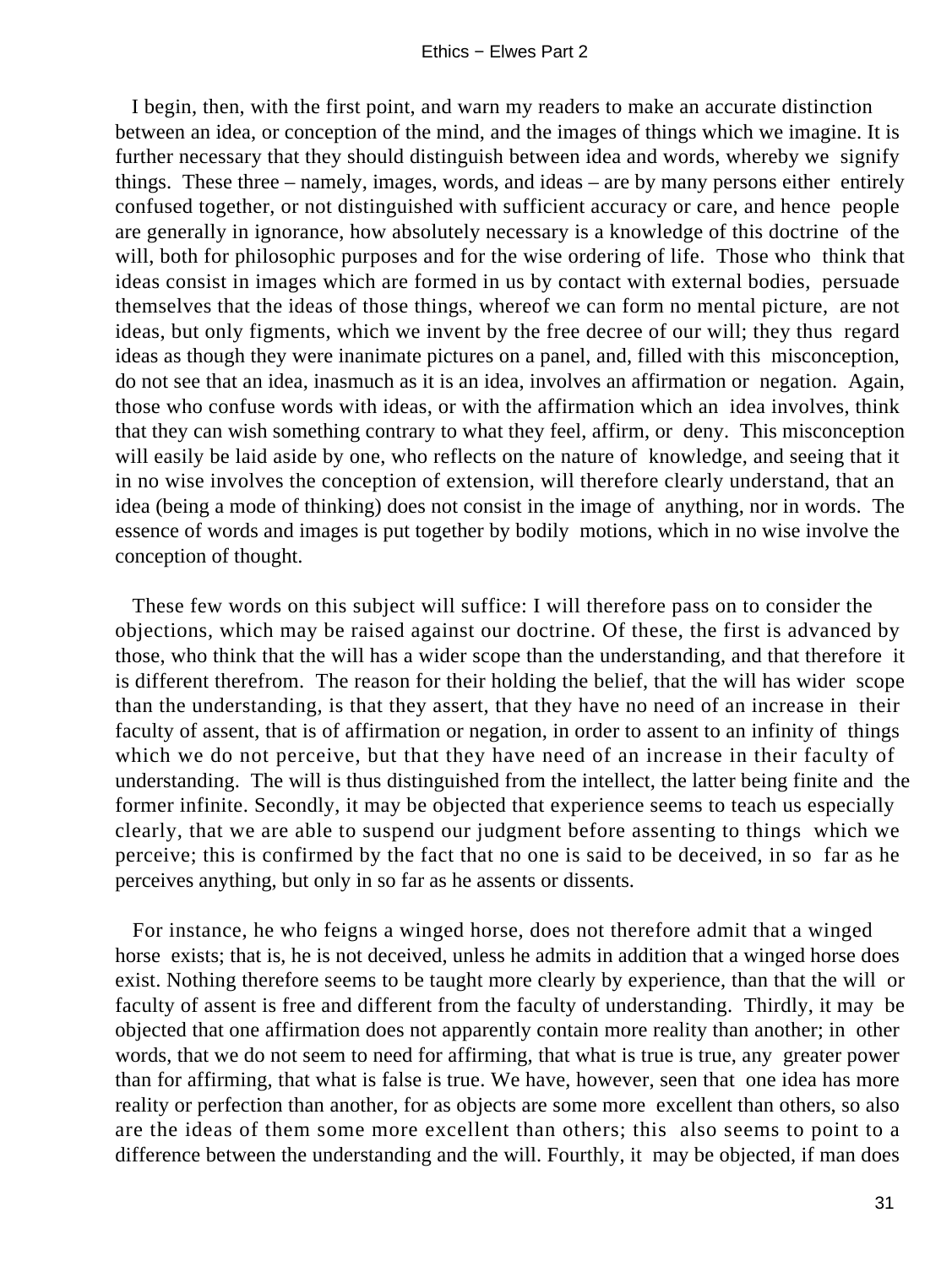not act from free will, what will happen if the incentives to action are equally balanced, as in the case of Buridan's ass? Will he perish of hunger and thirst? If I say that he would not, he would then determine his own action, and would consequently possess the faculty of going and doing whatever he liked. Other objections might also be raised, but, as I am not bound to put in evidence everything that anyone may dream, I will only set myself to the task of refuting those I have mentioned, and that as briefly as possible.

 To the first objection I answer, that I admit that the will has a wider scope than the understanding, if by the understanding be meant only clear and distinct ideas; but I deny that the will has a wider scope than the perceptions, and the faculty of forming conceptions; nor do I see why the faculty of volition should be called infinite, any more than the faculty of feeling: for, as we are able by the same faculty of volition to affirm an infinite number of things (one after the other, for we cannot affirm an infinite number simultaneously), so also can we, by the same faculty of feeling, feel or perceive (in succession) an infinite number of bodies. If it be said that there is an infinite number of things which we cannot perceive, I answer, that we cannot attain to such things by any thinking, nor, consequently, by any faculty of volition. But, it may still be urged, if God wished to bring it about that we should perceive them, he would be obliged to endow us with a greater faculty of perception, but not a greater faculty of volition than we have already. This is the same as to say that, if God wished to bring it about that we should understand an infinite number of other entities, it would be necessary for him to give us a greater understanding, but not a more universal idea of entity than that which we have already, in order to grasp such infinite entities. We have shown that will is a universal entity or idea, whereby we explain all particular volitions – in other words, that which is common to all such volitions.

 As, then, our opponents maintain that this idea, common or universal to all volitions, is a faculty, it is little to be wondered at that they assert, that such a faculty extends itself into the infinite, beyond the limits of the understanding: for what is universal is predicated alike of one, of many, and of an infinite number of individuals.

 To the second objection I reply by denying, that we have a free power of suspending our judgment: for, when we say that anyone suspends his judgment, we merely mean that he sees, that he does not perceive the matter in question adequately. Suspension of judgment is, therefore, strictly speaking, a perception, and not free will. In order to illustrate the point, let us suppose a boy imagining a horse, and perceive nothing else. Inasmuch as this imagination involves the existence of the horse (II. xvii. Cor.), and the boy does not perceive anything which would exclude the existence of the horse, he will necessarily regard the horse as present: he will not be able to doubt of its existence, although he be not certain thereof. We have daily experience of such a state of things in dreams; and I do not suppose that there is anyone, who would maintain that, while he is dreaming, he has the free power of suspending his judgment concerning the things in his dream, and bringing it about that he should not dream those things, which he dreams that he sees; yet it happens, notwithstanding, that even in dreams we suspend our judgment, namely, when we dream that we are dreaming.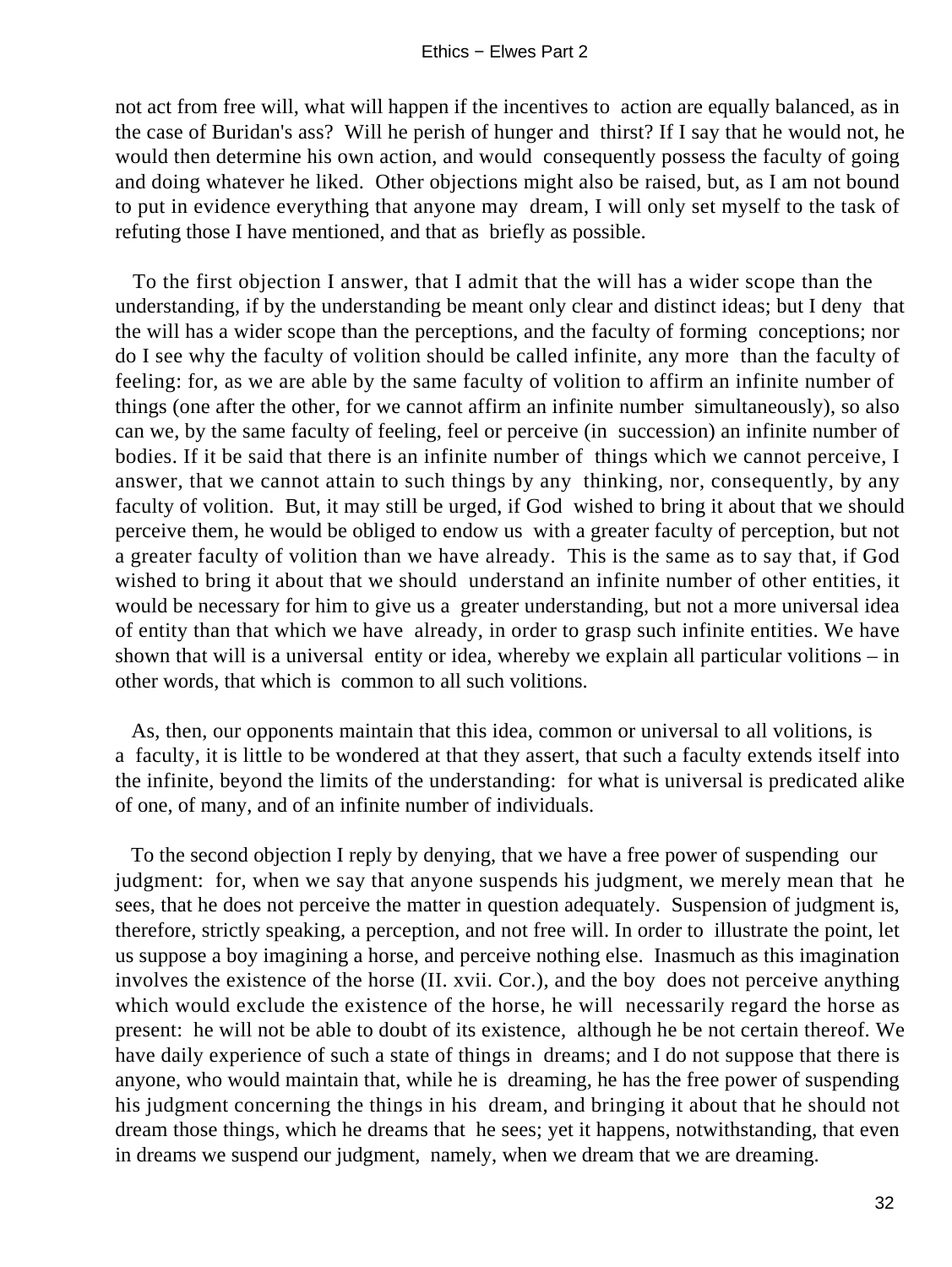Further, I grant that no one can be deceived, so far as actual perception extends – that is, I grant that the mind's imaginations, regarded in themselves, do not involve error (II. xvii. note); but I deny, that a man does not, in the act of perception, make any affirmation. For what is the perception of a winged horse, save affirming that a horse has wings? If the mind could perceive nothing else but the winged horse, it would regard the same as present to itself: it would have no reasons for doubting its existence, nor any faculty of dissent, unless the imagination of a winged horse be joined to an idea which precludes the existence of the said horse, or unless the mind perceives that the idea which it possess of a winged horse is inadequate, in which case it will either necessarily deny the existence of such a horse, or will necessarily be in doubt on the subject.

 I think that I have anticipated my answer to the third objection, namely, that the will is something universal which is predicated of all ideas, and that it only signifies that which is common to all ideas, namely, an affirmation, whose adequate essence must, therefore, in so far as it is thus conceived in the abstract, be in every idea, and be, in this respect alone, the same in all, not in so far as it is considered as constituting the idea's essence: for, in this respect, particular affirmations differ one from the other, as much as do ideas. For instance, the affirmation which involves the idea of a circle, differs from that which involves the idea of a triangle, as much as the idea of a circle differs from the idea of a triangle.

 Further, I absolutely deny, that we are in need of an equal power of thinking, to affirm that that which is true is true, and to affirm that that which is false is true. These two affirmations, if we regard the mind, are in the same relation to one another as being and not−being; for there is nothing positive in ideas, which constitutes the actual reality of falsehood (II. xxxv. note, and xlvii. note).

 We must therefore conclude, that we are easily deceived, when we confuse universals with singulars, and the entities of reason and abstractions with realities. As for the fourth objection, I am quite ready to admit, that a man placed in the equilibrium described (namely, as perceiving nothing but hunger and thirst, a certain food and a certain drink, each equally distant from him) would die of hunger and thirst. If I am asked, whether such an one should not rather be considered an ass than a man; I answer, that I do not know, neither do I know how a man should be considered, who hangs himself, or how we should consider children, fools, madmen,

 It remains to point out the advantages of a knowledge of this doctrine as bearing on conduct, and this may be easily gathered from what has been said. The doctrine is good,

 1. Inasmuch as it teaches us to act solely according to the decree of God, and to be partakers in the Divine nature, and so much the more, as we perform more perfect actions and more and more understand God. Such a doctrine not only completely tranquilizes our spirit, but also shows us where our highest happiness or blessedness is, namely, solely in the knowledge of God, whereby we are led to act only as love and piety shall bid us. We may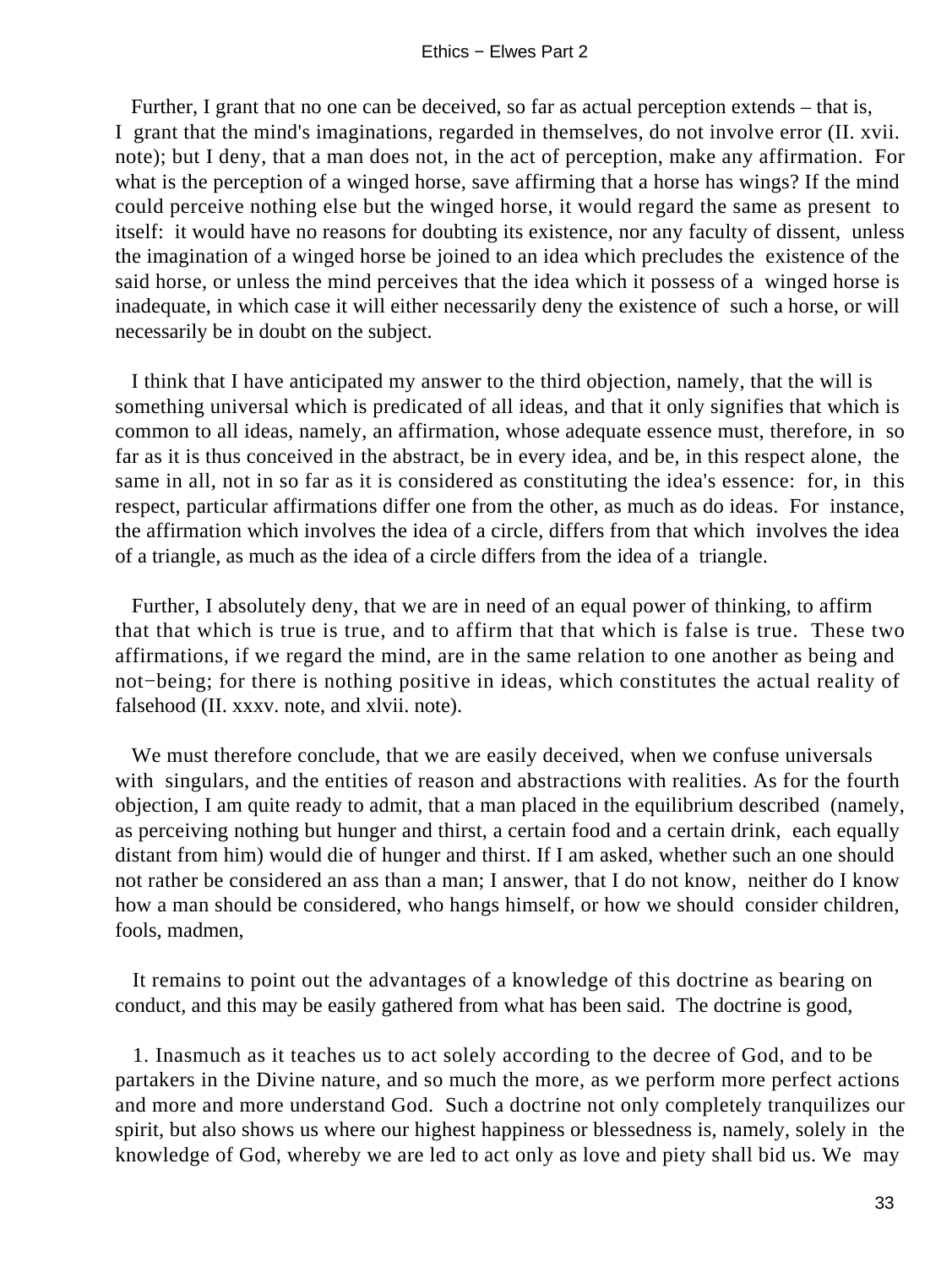thus clearly understand, how far astray from a true estimate of virtue are those who expect to be decorated by God with high rewards for their virtue, and their best actions, as for having endured the direst slavery; as if virtue and the service of God were not in itself happiness and perfect freedom.

 2. Inasmuch as it teaches us, how we ought to conduct ourselves with respect to the gifts of fortune, or matters which are not in our power, and do not follow from our nature. For it shows us, that we should await and endure fortune's smiles or frowns with an equal mind, seeing that all things follow from the eternal decree of God by the same necessity, as it follows from the essence of a triangle, that the three angles are equal to two right angles.

 3. This doctrine raises social life, inasmuch as it teaches us to hate no man, neither to despise, to deride, to envy, or to be angry with any. Further, as it tells us that each should be content with his own, and helpful to his neighbour, not from any womanish pity, favour, or superstition, but solely by the guidance of reason, according as the time and occasion demand, as I will show in Part III.

 4. Lastly, this doctrine confers no small advantage on the commonwealth; for it teaches how citizens should be governed and led, not so as to become slaves, but so that they may freely do whatsoever things are best.

 I have thus fulfilled the promise made at the beginning of this note, and I thus bring the second part of my treatise to a close. I think I have therein explained the nature and properties of the human mind at sufficient length, and, considering the difficulty of the subject, with sufficient clearness. I have laid a foundation, whereon may be raised many excellent conclusions of the highest utility and most necessary to be known, as will, in what follows, be partly made plain.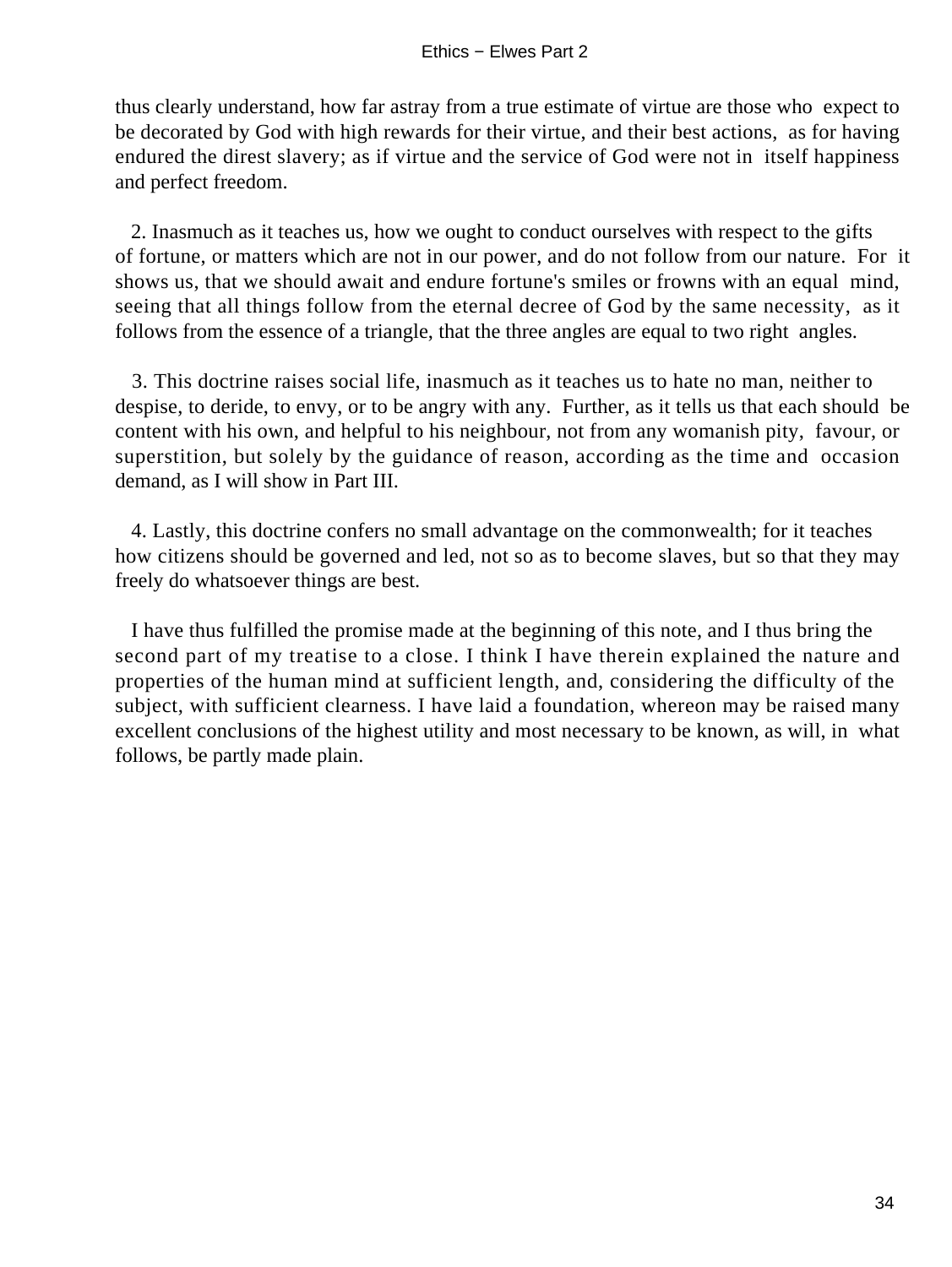Ethics − Elwes Part 2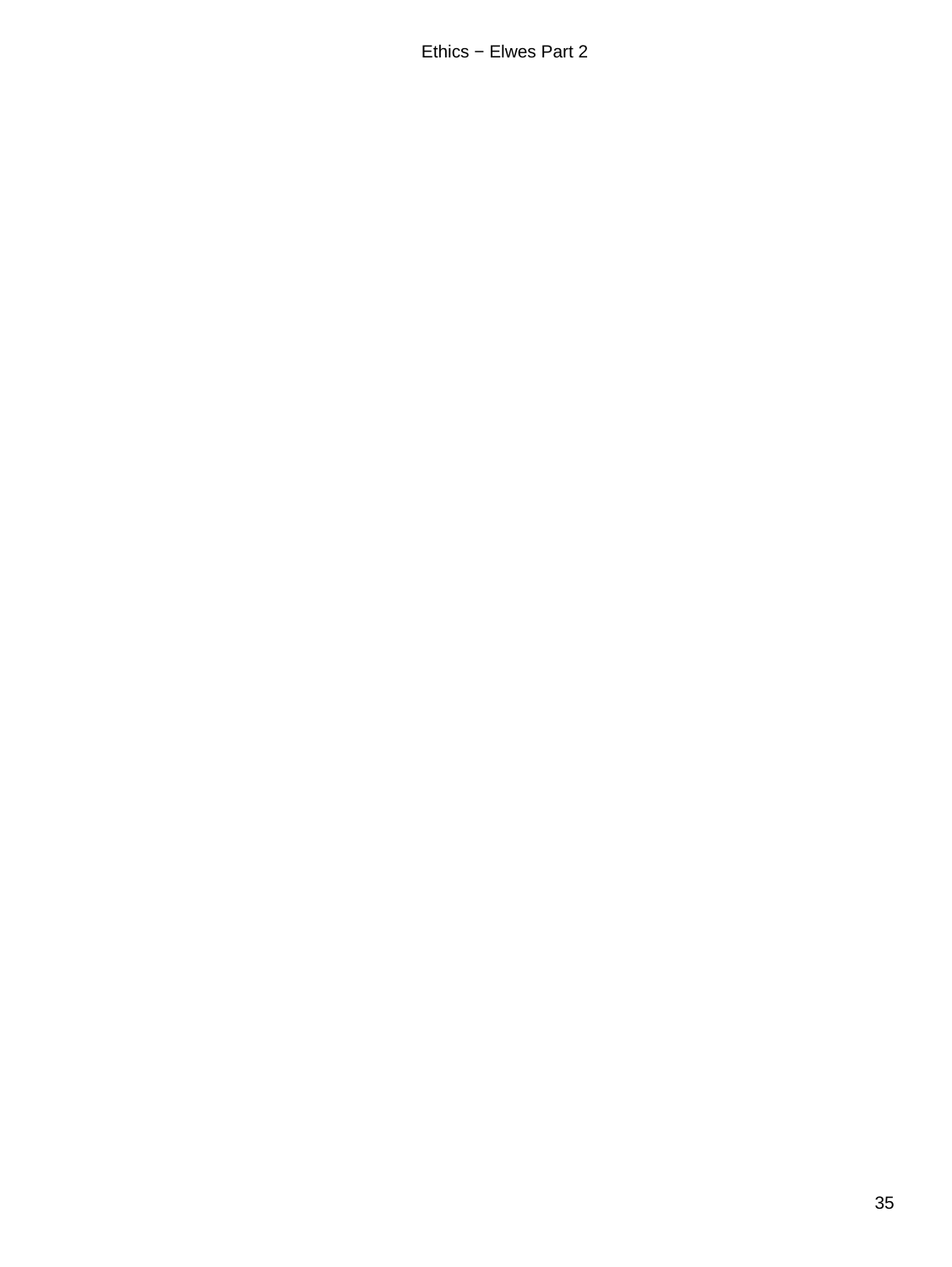## <span id="page-36-0"></span>**You are reading a Phoenix Edition:**

It was converted from clean and standard xhtml/xml files. It uses metatags to identify content, and other data. The available resources specific to each ebook format were used to give the reader a pleasant reading experience.

More detais available at Phoenix−Library.org website.

Any suggestion that helps us to improve these editions are welcome.

**The Phoenix−Library Team**